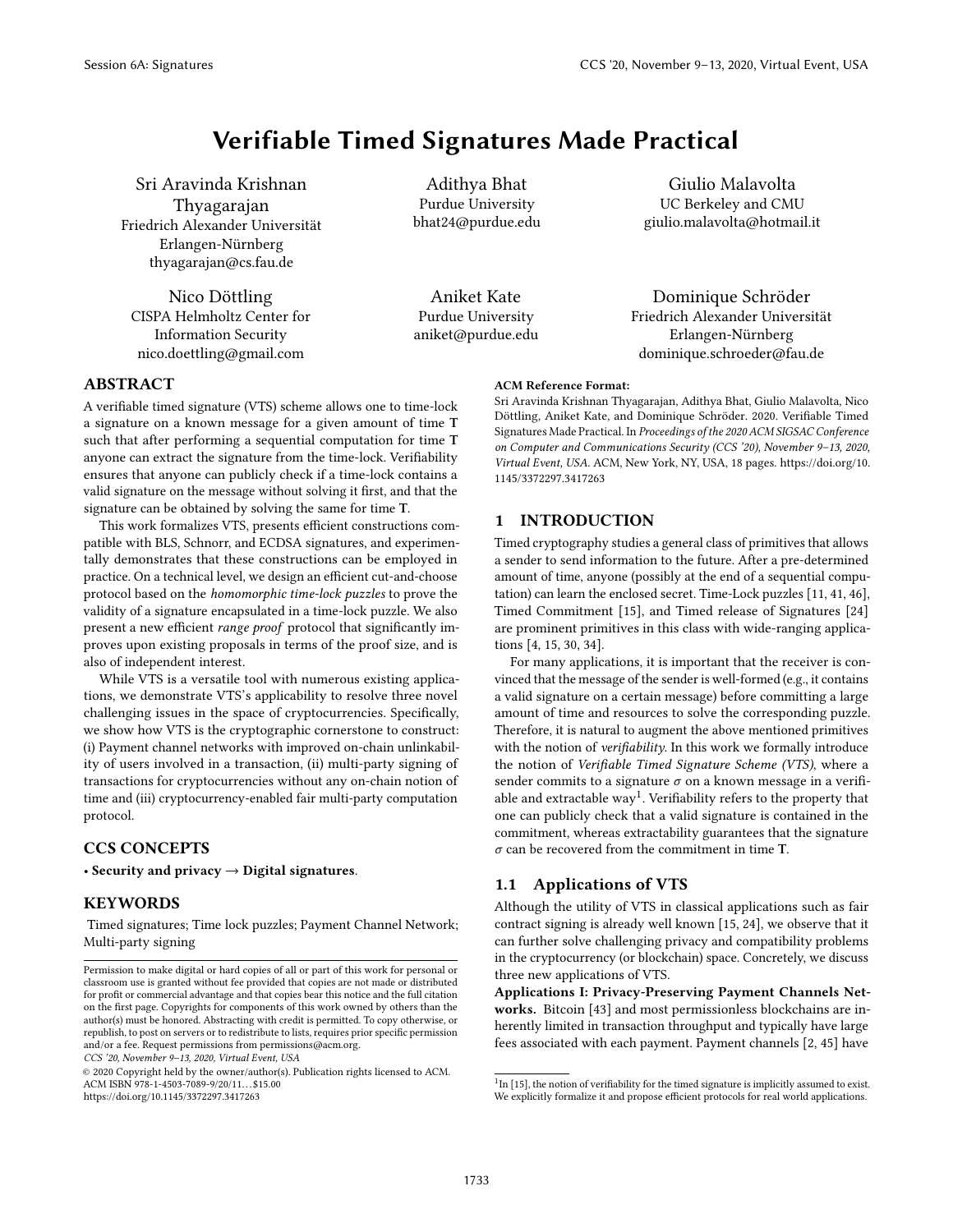

Figure 1: A multi-hop transaction over a payment channel network. Dotted lines with two arrowheads indicate payment channels between successive users. In this example, the Sender pays 90 coins to the Receiver through five intermediate users, each collecting a fee of one coin. Each payment hop is associated with a decreasing expiry time (T+ $c\Delta$ , for  $c \in \{0, \ldots, 5\}$ ).

emerged as a prominent scalability solution to mitigate these issues by allowing a pair of users to perform multiple payments without committing every intermediate payment to the blockchain. Abstractly, a payment channel consists of three phases: (i) Two users Alice and Bob open a payment channel by adding a single transaction to the blockchain. Intuitively, this transaction promises that Alice may pay up to a certain amount of coins to Bob, which he must claim before a certain time  $T$ ; (ii) Within this time window, Alice and Bob may send coins from the joint address to either of them by sending a corresponding transaction to the other user; (iii) The channel is considered closed when the latest of the payment transactions is posted on the chain, thus spending coins from the joint address.

An extension of payment channels is payment channel networks (PCN) [45]. As shown in Figure 1, in a PCN, users can perform multi-hop payments, i.e. coins can be transferred to other users in the network without having a common payment channel, routing the payment through a set of intermediate users. For Bitcoin, the atomicity of these payments is ensured using multi-hop locks (in particular, Hash Time Lock Contracts or HTLCs) which guarantee the transfer of  $v$  coins if a certain condition is satisfied (e.g., for HTLC, the knowledge of a pre-image x such that  $H(x) = y$ , where  $H$  is a cryptographic hash function) before time T. PCNs are not only well-studied in the academia [6, 19, 20, 39, 40, 49], but also in industry and the Lightning Network (LN) [3, 45] has emerged as the most prominent example.

PCNs are found to be no better than Bitcoin in terms of transaction privacy. By using anonymous multi-hop locks (AMHL) [39, 40], one can make HTLCs unlinkable from the perspective of an onchain observer, however these proposals do not achieve strong unlinkability of hops as the time-lock information T is still present in the contract: To avoid race conditions to redeem the coins, the time-lock for the *i*-th hop is  $\Delta$  larger than the time-lock for hop *i* + 1 (see Figure 1). An attacker observing the on-chain contracts can correlate this time-lock information and detect if certain payments belong to the same multi-hop payment path.

We observe that VTS can solve this privacy issue, by completely removing the time-lock information from the payment transactions. At the time of opening a channel between Alice and Bob, Bob signs an additional "steal" transaction for  $v$  coins (as in the HTLC) for Alice using a VTS (with time parameter  $T_A$ ). Alice is then guaranteed

that she can redeem these coins after time  $T_A$ , by forcing the opening of the VTS: If Bob tried to transfer the coins to his address after time  $T_A$ , then Alice would immediately steal them, using the "steal" transaction also signed by Bob. To avoid race conditions, we introduce an artificial delay  $\delta$  to the payment to Bob. It is important to observe that  $\delta$  is fixed and in particular is identical for all payment channels. This time delay gives Alice a sufficient window to post the steal transaction with Bob's signature from the VTS (in case of Bitcoin with a relative time-lock using checkSequenceVerify OP CODE.

For PCNs, apart from Alice, Bob obtains a steal transaction and a VTS (with timing hardness  $T_B$ ) from Carol, who in turns is sent a steal transaction and a VTS (with timing hardness  $T_C$ ) from Dave. The timing hardnesses of these VTS's are structured similarly to the time-locks for HTLC, i.e.  $T_A > T_B > T_C$ . The important difference is that, even though the time-locks still have the correlation, they are never posted on-chain.

Application II: Multisig Transactions. Computations involving multiple parties in blockchains often rely on transactions with multisig scripts, i.e. conditions that require multiple signatures in order to authenticate transactions. Bitcoin offers  $t$ -out of- $n$  multisig scripts that accepts signed transactions from any t-sized subsets of the *n* users. These have wide ranging applications including  $[12, 42]$ . This has motivated a large body of literature on improving security and efficiency of multisig protocols [8, 12, 18, 42] and more efficient constructions of threshold signature schemes [26, 35, 36, 52, 53]. All of these works however (implicitly) assume an expiration time T for the multisig scripts. This is used to ensure that, even if a large threshold of participants go offline, the coins of the few remaining users are not locked indefinitely. Therefore the scope of multisigbased protocol is limited to those cryptocurrencies that support on-chain notion of time. Those blockchains that do not offer the time-lock functionality are therefore not compatible with these protocols.

We propose to use VTS to bypass this problem. Prior to transferring the funds to the multisig address, all users agree on a default redeem transaction. The redeem transaction transfers the coins from the multisig address back to the respective users. It is signed using a VTS with time parameter T. Once the funds are transferred to the multisig address, users can jointly spend coins by negotiating new refund transactions for which a VTS is given, using a progressively smaller time parameter. If at any point in time, less then  $t$  signatures are exchanged by the users, the VTSs exchanged in the previous round make sure that the funds will be redistributed consistently across all participants. Eventually all parties are going to redeem the coins agreed on the previous "stable" state. As an interesting byproduct of our solution, multisig transactions are also indistinguishable from any other kind of transaction, to the eyes of an external observer. This is because the expiration time is never uploaded on-chain.

Application III: Fair Multi-party Computation. In the multiparty computation (MPC) settings, a computation is fair if either all parties involved receive the output or none of them does. Recent efforts [10, 31, 32] have proposed leveraging blockchains as a solution to achieve fairness. The general idea is to incentivize users to complete the protocol execution by enforcing some financial penalty in case they fail to do so. More concretely, the participants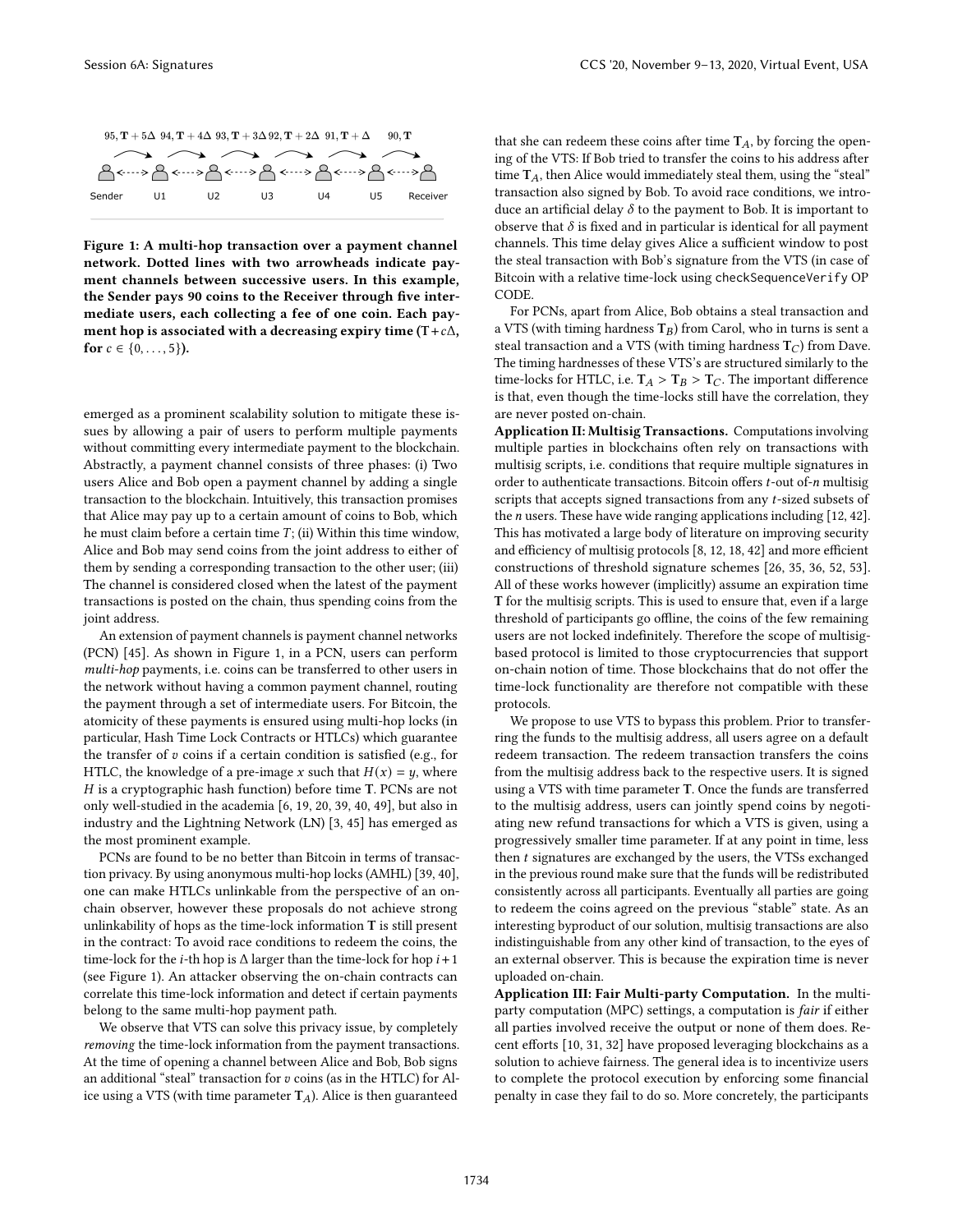lock a certain amount of coins in addresses  $addr_i$  from which funds can be spent if user  $U_i$  reveals a witness to some condition before time T. Alternatively, if all participants sign the transaction, these coins can be spent and redistributed among the other users after time T. Intuitively, an adversary loses coins if he does not reveal the witness, which in turn is crucial to learn the output of the computation. As a compensation, the coins of the adversary are given to the honest users involved in the computation, which incentivizes publishing of such witness, thus ensuring that other users also learn the output of the computation.

This alternate way of spending is negotiated in a payout phase in the form of payout transactions, where all users generate signatures and exchange them with each other. However, these payout transactions are time-locked on chain and are only valid after time T. This ensures that other users cannot take the coins and distribute among themselves before the termination of the protocol.

One of the major shortcomings of this proposal (along with similar privacy issues as described above) is that this solution is incompatible with blockchains that do not offer the time-lock functionality, such as Zcash [9] and Monero [33].  $\mathrm{VTS}^2$  can be used to solve such a limitation as follows: All participants sign their payout transaction using a VTS, instead of sending signatures in plain. The privacy of VTS ensures that no party learns the signatures on the payout transaction before time T.

#### 1.2 Our Contributions

In summary, in this work we define the notion of verifiable timed signatures, propose a number of efficient constructions, and rigorously design and analyze the various applications discussed above. More concretely, our contributions are as follows.

Definitions. We formalize the notion of Verifiable Timed Signatures (VTS) (Section 3.2) where the committer creates a commitment to a signature that can be solved and opened after time T, along with a proof that certifies that the embedded signature is a valid signature on a message with respect to the correct public key. Anyone can verify this proof and be convinced of the validity of the commitment. In terms of security we require that the commitment and the proof reveal no information about the embedded signature to any PRAM adversary whose running time is bounded by T (privacy) and that an adversary should not be able to output a valid proof to a commitment that does not embed a valid signature on a message with respect to a public key (soundness).

Efficient Constructions. We offer three efficient constructions for VTS (Section 4): VT-BLS, VT-Schnorr and VT-ECDSA where the signatures being committed to are BLS, Schnorr and ECDSA signatures, respectively. Our constructions do not require any modification to these signature schemes. Our constructions exploit the group structure of these signature schemes and combine threshold secret-sharing with a cut-and-choose type of argument to achieve practical performance. We also leverage the recently introduced linearly homomorphic time-lock puzzles [41] to reduce the number of puzzles to solve to one (Section 4.4) puzzle. Apart from improving efficiency by decreasing the computational resources needed, this

improves security in applications where users may possess different amounts of parallel processors: A user with  $n$  processors has no advantage over a user with one processor as they both need to solve only a single puzzle for time T. We also present a concretely efficient construction of Verifiable Timed Commitments (VTC) (Appendix D), where the signing key is committed instead. Our VTC scheme is applicable to any signature scheme where the secret key is the discrete logarithm of the public key.

Range Proofs. Along the way, we present efficient range proofs (Section 4.5) for proving that the solution of a time-lock puzzle lies within some interval. In contrast with prior works, the protocol batch-proves well-formedness of  $\ell$  time-lock puzzles and the proof size is independent of  $\ell$ . The protocol is generically applicable to all time-lock puzzles/ciphertexts that possess plaintext- and randomness-homomorphism. Such a protocol might be of independent interest.

New Applications. Apart from classical applications such as fair contract signing [15], we identify several applications (as discussed above, and in the full version [50] in formal detail) for VTS where our constructions can be readily used. The primary focus of this paper is on cryptocurrency-based applications where we wish to improve privacy and compatibility of existing solutions. Specifically, (i) we show how to construct privacy-preserving PCNs that prevent de-anonymizing attacks based on on-chain timing correlations, (ii) we construct single-hop payment channels without requiring any time-lock functionality from the underlying blockchain, (iii) we present solutions (with different efficiency tradeoffs) to realize blockchain-based fair computation without requiring the time-lock functionality from the blockchain, and (iv) we propose a new way to construct multisig contracts from VTS which does not require any time-lock functionality from the corresponding blockchain.

Implementation. We implement our proposed constructions by building an LHTLP library, the range proof, and the other cryptographic primitives. We find that all LHTLP operations are efficient. The homomorphic batching adds a small overhead while outputting a single puzzle to solve. As the most computationally relevant operation, we also estimate the cost of commit and verify operations of our VTS constructions. Results (in an unoptimized implementation) indicate that for practical purposes with a low powered machine, setting the statistical security parameter  $n = 40$ , our VT-ECDSA verifier takes 9.942s with a soundness error of  $7.25 \times 10^{-12}$ .

## 2 TECHNICAL OVERVIEW

On a high level, our VTS schemes are built by computing a standard digital signature  $\sigma$  on a message *m* and *emcoding* it into a time-lock puzzle. Then a non-interactive zero-knowledge (NIZK) proof is used to prove that the puzzle contains a valid signature on  $m$ . There are several non-trivial components in our construction, such as encoding the signatures inside the puzzles that is compatible with our efficient instantiation of a non-interactive zero-knowledge proof, novel use of homomorphic operations on the puzzles to ensure better security, all while ensuring that our construction can work with a large class of signature schemes. Throughout the following overview, we describe the VTS as an interactive protocol between a committer and a verifier, which can be made non-interactive using the Fiat-Shamir transformation [22].

 ${}^{2}$ In this work we actually solve the problem using a slightly relaxed variant of VTS, i.e. Verifiable Timed Discrete Logarithm where, instead of the signature, the signing key of signature scheme is committed to. This makes it compatible with Zcash and Monero.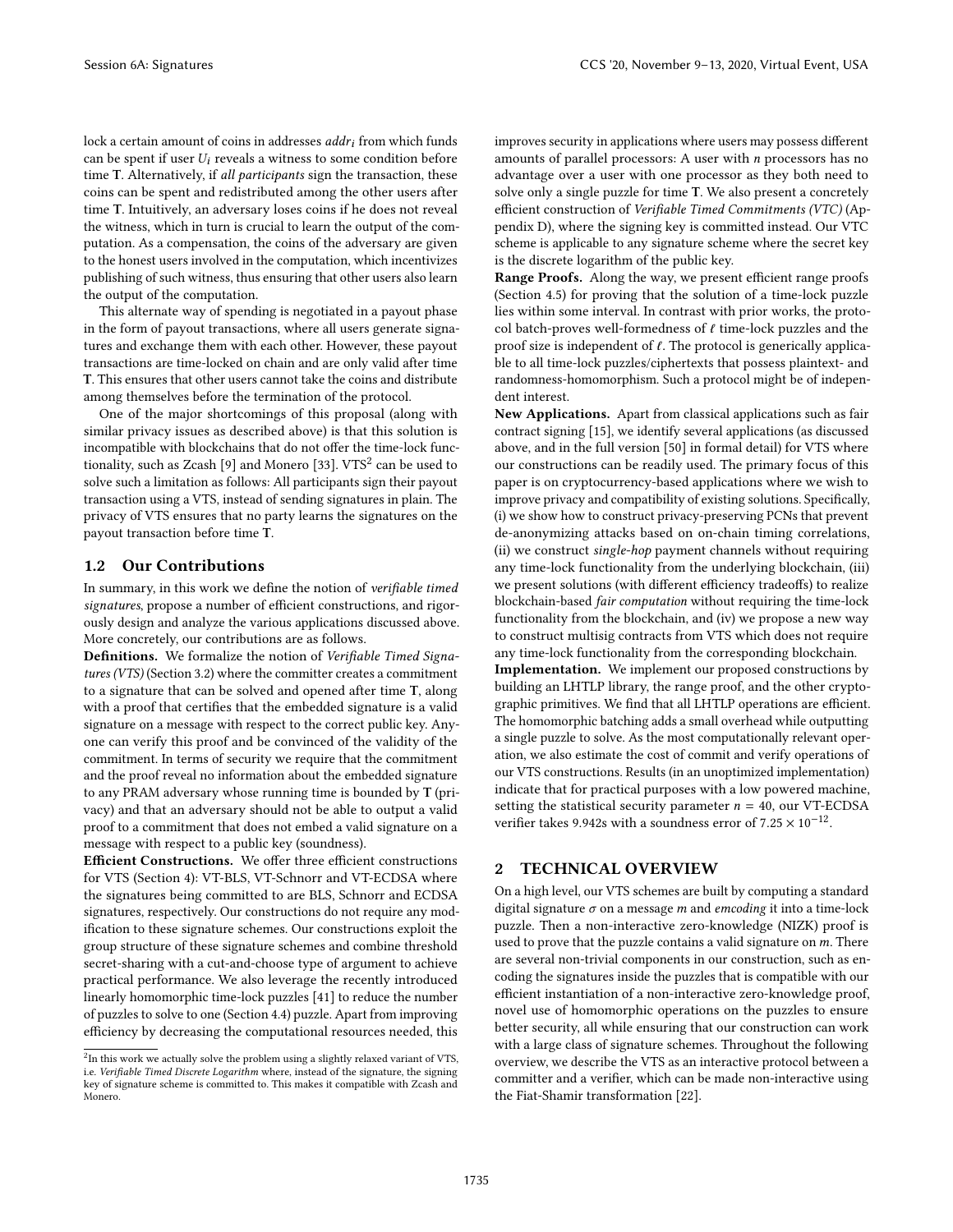High-Level Overview. To illustrate our approach, let us consider the BLS signature scheme [14], the other schemes follow a similar blueprint. Recall that BLS public-secret key pair are of the form  $(g_0^{\alpha}, \alpha)$  and the signature on a message *m* is  $\sigma := H(m)^{\alpha}$ , where  $g_0 \in \mathbb{G}_0$  is a generator of  $\mathbb{G}_0$ ,  $\alpha \in \mathbb{Z}_q$ , and  $H : \{0,1\}^* \to \mathbb{G}_1$  is a full domain hash function. The verification algorithm checks if  $e(g_0, \sigma) = e(g_0^{\alpha}, H(m))$ . To generate a VTS on a message *m*, the committer secret shares the signature  $\sigma$  together with the public using a *t*-out-of-*n* threshold sharing scheme: The first  $t - 1$  shares are defined as  $\sigma_i := H(m)^{\alpha_i}$  for a uniformly sampled  $\alpha_i \in \mathbb{Z}_q$ . It is important to observe that such a signature  $\sigma_i$  is a valid BLS signature on *m* under the public-key  $pk_i = g_0^{\alpha_i}$ . The rest of the shares are sampled consistently using Lagrange interpolation in the exponent, i.e., for  $i \in \{t, t+1, \ldots, n\}$  we set

$$
\sigma_i = \left(\frac{\sigma}{\prod_{j \in [t-1]} \sigma_j^{\ell_j(0)}}\right)^{\ell_i(0)^{-1}}
$$

where  $\ell_i(\cdot)$  is the *i*-th Lagrange polynomial basis. Note that this is a valid signature on  $m$  under the corresponding public-key defined as

.

$$
pk_i = \left(\frac{pk}{\prod_{j\in[t-1]}h_j^{\ell_j(0)}}\right)^{\ell_i(0)^{-1}}
$$

 $\langle \text{ }^{11} \rangle \in \mathbb{R}^{n-1}$   $\langle \text{ }^{11} \rangle$  /  $\langle \text{ }^{11} \rangle$  /  $\langle \text{ }^{11} \rangle$  /  $\langle \text{ }^{11} \rangle$  /  $\langle \text{ }^{11} \rangle$  /  $\langle \text{ }^{11} \rangle$  /  $\langle \text{ }^{11} \rangle$  /  $\langle \text{ }^{11} \rangle$  /  $\langle \text{ }^{11} \rangle$  /  $\langle \text{ }^{11} \rangle$  /  $\langle \text{ }^{11} \rangle$  /  $\langle \text{$ the valid signature  $\sigma$  from any t-sized set of shares of the signature. Analogously, we can reconstruct the public key  $pk$  from any set of shares of size at least  $t$ .

The committer then computes a time-lock puzzle  $Z_i$  with time parameter T for each share separately. The first message consists of all puzzles  $(Z_1, ..., Z_n)$  together with all public keys  $(pk_1, ..., pk_n)$ as defined above. The verifier then chooses a random set  $I$  of size  $(t - 1)$ . For the challenge set, the committer opens the time-lock puzzles  $\{Z_i\}_{i \in I}$  and reveals the underlying message  $\sigma_i$  (together with the corresponding random coins) that it committed to. The verifier accepts the commitment as legitimate if all of the following conditions are satisfied:

- (1) All  $\{\sigma_i\}_{i \in I}$  are consistent with the corresponding public-key  $pk$ , i.e.,  $e(g_0, \sigma_i) = e(pk_i, H(m))$ .
- (2) All public keys  $\{pk_j\}_{j \notin I}$  reconstruct to the public key of the scheme, i.e.,  $\prod_{i \in I} p k_i^{\ell_i(0)} \cdot p k_j^{\ell_j(0)} = p k$ .

Taken together, these conditions ensure that, as long as at least one of the partial signatures in the unopened puzzles is consistent with respect to the corresponding partial public-key, then we can use it to reconstruct  $\sigma$ . This means that a malicious prover would need to guess the set  $I$  ahead of time to pass the above checks without actually committing a valid signature  $\sigma$ . Setting  $t$  and  $n$  appropriately we can guarantee that this happens only with negligible probability.

We exploit similar structural features in the case of Schnorr and ECDSA signatures. In case of Schnorr we additionally secret share the randomness used in signing and in ECDSA we do not secret share the public key but only the randomness and the signature.

Reducing the Work of the Verifier. As described above, our protocol requires the verifier to solve  $\tilde{n} = (n - t + 1)$  puzzles to force the opening of a VTS. Ideally, we would like to reduce his workload to the minimal one of solving a single puzzle. If this was not the case, some applications may have users with  $n$  processors who can solve  $\tilde{n}$  puzzles in parallel and spending time T in total. While other users with less number of processors will have to solve the puzzles one by one thereby spending more time than T. This could drastically affect security in the case of PCN for instance, where a honest user with less number of processors may be still solving the VTS while his steal transactions becomes invalid on the chain. Our observation is that if the time-lock puzzle has some homomorphic properties, then this can indeed be achieved. Specifically, if we instantiate the time-lock puzzle with a recently introduced linearly homomorphic construction [41], then we can use standard packing techniques to compress  $\tilde{n}$  puzzles into a single one Section 4.4. Concretely, the verifier, on input  $(Z_1, \ldots, Z_{\tilde{n}})$  homomorphically evaluates the linear function

$$
f(x_1,\ldots,x_{\tilde{n}})=\sum_{i=1}^{\tilde{n}} 2^{(i-1)\cdot\lambda}\cdot x_i
$$

to obtain a single puzzle  $\tilde{Z}$ , which he can solve in time T. Observe that, once the puzzle is solved, all signatures can be decoded from the bit-representations of the resulting message. However this transformation comes with two caveats:

- (1) The message space of the homomorphic time-lock puzzle must be large enough to accommodate for all  $\tilde{n}$  signatures.
- (2) The signatures  $\sigma_i$  encoded in the the input puzzles must not exceed the maximum size of a signature (say  $\lambda$  bits).

Condition (1) can be satisfied instantiating the linearly homomorphic time-lock puzzles with a large enough message space. On the other hand, condition (2) is enforced by including a range NIZK, which certifies that the message of each time-lock puzzles falls into the range  $[0, 2^{\lambda}]$ .

Efficient Range Proofs. What is left to be discussed is how to implement the range NIZK for homomorphic time-lock puzzle. In the following we outline a protocol that allows us to prove the wellformedness of  $\ell$  puzzles with proof size logarithmic in  $\ell$ . The proof is generically applicable to any homomorphic time-lock puzzle (or even encryption scheme) that is linearly homomorphic over both the plaintext space and the randomness space, i.e.

 $PGen(T, m; r) \cdot PGen(T, m'; r') = PGen(T, m + m'; r + r').$ 

Our proof system uses similar ideas as the range proof system of [37], but we are able to batch range proofs for a large number  $\ell$  of homomorphic time-lock puzzles in a proof which has size independent of  $\ell$ .

For the sake of this overview, let us assume that we want to make sure that plaintexts lie in an interval  $[-L, L]$ . However, to prove correctness and zero-knowledge we will need to require that honest plaintexts actually lie in a much smaller range  $[-B, B]$ , where  $B/L$ is negligible. This will introduce a slack in the size of the time-lock puzzles, which for practical purposes is roughly 50 bits.

We describe the protocol in its interactive form, although the actual instantiation is going to be made non-interactive via the standard Fiat-Shamir transformation. The prover is given  $\ell$  puzzles  $(Z_1, \ldots, Z_\ell)$  together with each corresponding plaintext  $x_i$  and randomness  $r_i$ . The prover samples a drowning term  $y$  uniformly from the interval  $[-L/4, L/4]$ , then computes time-lock puzzles  $D = PGen(T, y; r')$  for some randomness r'. The verifier is given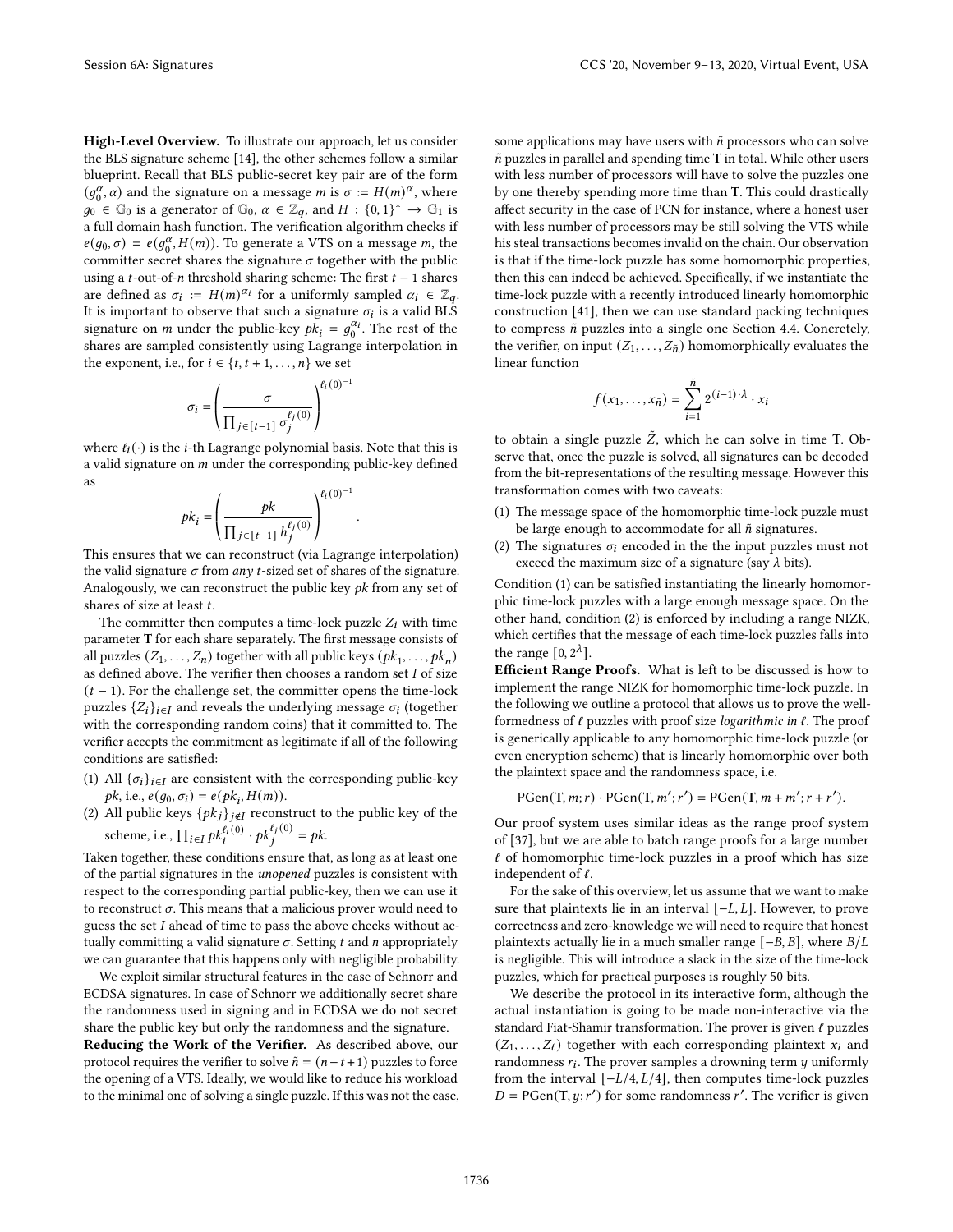all puzzles (including the one that contains the drowning term) and returns a random subset  $I$  of these puzzles. The prover computes the homomorphic sum of the selected puzzles

$$
Z = \prod_{i \in I} Z_i \cdot D = \prod_{i \in I} \text{PGen}(T, x_i; r_i) \cdot \text{PGen}(T, y; r').
$$

By the plaintext and randomness homomorphism, this is equal to

$$
Z = \text{PGen}\left(\text{T}, \sum_{i \in I} x_i + y; \sum_{i \in I} r_i + r'\right).
$$

The prover computes the opening for Z, i.e.  $\sum_{i \in I} x_i + y$  and  $\sum_{i \in I} r_i +$  $r'$ , and sends them to the verifier. The verifier accepts if (i)  $Z$  is correctly computed (which he can check since he is given the random coins) and if (ii) the plaintext  $\sum_{i \in I} x_i + y$  lies within the interval  $[-L/2, L/2]$ . Given that *B* is sufficiently smaller than *L*, specifically  $B \le L/(4\ell)$  the protocol is correct. We can further show that, if any of the input plaintexts is outside the range  $[-L, L]$ , then the above check fails with constant probability. Negligible soundness is then achieved by repeating the above procedure  $k$  times in parallel. For zero-knowledge it suffices to observe that the random term  $\tilde{m}$  statistically hides any information about  $\sum_{i\in I}x_i$  by a standard drowning argument, given that  $B/L$  is negligible.

#### 2.1 Related Work

Notice that VTS can also be seen as a "timed" variant of verifiably encrypted signatures [13, 27], with the difference that no trusted party is needed to recover the signature. Boneh and Naor [15] give an interactive protocol to prove that a time-lock puzzle is well-formed. The verifier is convinced that the sequential squaring is correctly performed. They identify several applications of time-lock puzzles. Garay and Jakobsson [24] and later Garay and Pomerance [25] proposed constructions where they construct special-purpose zeroknowledge proofs to convince a verifier that the time-lock puzzle indeed has a valid signature embedded. However their construction requires both the prover and the verifier to locally store a list of group elements as a "time-line" whose length is equal to the number of timed checkpoints. For instance, the time-line consists of T group elements if the largest timing hardness is  $2<sup>T</sup>$ . And in a multi-user system, a single user may have to store several time-lines of several other users with whom he has interaction. If they run a one-time setup for the whole system, it needs to be accompanied by a proof of well-formedness of the time-line. To the best of our knowledge, these protocols have never been implemented and in contrast, with our construction, the setup consist of an RSA modulus  $N$  and can be shared across all users in the system or sampled by the signer, depending on the application.

Banasik, Dziembowski and Malinowski [7] propose a cut and choose technique to prove that a time-lock puzzle has a valid signing key embedded. The prover sends *a* puzzles with signing keys for *a* public keys and the verifier asks to open  $a - b$  of them. The verifier checks if the opened puzzles are well-formed and solves the rest of the puzzles. The verifier can finally post a transaction spending from a 'b-out of-2b − 1' multisig script where  $b - 1$  of the keys are verifier's keys. For a  $2^{-48}$  security they require  $b = 8$  which means the spending transaction consists of 8 signatures and 15 public keys. Our VTS and VTC constructions would only require the solver to solve a single puzzle after homomorphic evaluation and post a transaction with single signature for a corresponding public key. As stated before, given that they require  $b$  puzzles to be solved, this could lead problems in applications such as PCN if users have different parallel processing power. Moreover, since signing keys are embedded, parties in their protocol can learn the signing keys of other parties after a given time, contrary to our VTS where parties only learn signatures. There may be scenarios where parties may not wish to share their signing keys: Learning a single signing key could compromise security of the entire wallet of the party [1] (especially in cases of hierarchical wallets).

#### 3 PRELIMINARIES

We denote by  $\lambda \in \mathbb{N}$  the security parameter and by  $x \leftarrow \mathcal{A}$ (in) the output of the algorithm  $\mathcal A$  on input in. We denote by  $\mathcal A$ (in; r) if algorithm  $\mathcal A$  is randomized with  $r \leftarrow \{0,1\}^*$  as its randomness. We omit this randomness where it is obvious and only mention it explicitly when required. We denote the set  $\{1, \ldots, n\}$  by  $[n]$ .

#### 3.1 Cryptographic Building Blocks

We recall the cryptographic primitives used in our protocol and refer to Appendix A for formal definitions and security.

Digital Signatures. A digital signature scheme consists of the following triple of efficient algorithms: A key generation algorithm KGen $(1^{\lambda})$  that takes as input the security parameter  $1^{\lambda}$  and outputs the public/secret key pair  $(\mathit{pk}, \mathit{sk})$ . The signing algorithm Sign(sk, m) inputs a secret key and a message  $m \in \{0, 1\}^*$  and outputs a signature  $\sigma$ . The verification algorithm  $Vf(pk, m, \sigma)$  outputs 1 if  $\sigma$  is a valid signature on *m* under the public key *pk*, and outputs 0 otherwise. We require standard notions of correctness and unforgeability for the signature scheme [29].

Time-Lock Puzzles. A time-lock puzzle (PGen, PSolve) allows one to conceal a value for a certain amount of time [46]. Intuitively, time-lock puzzles guarantee that a puzzle can be solved in polynomial time, but strictly higher than  $T \in \mathbb{N}$ . The only efficient candidate construction of time-lock puzzles was given by Rivest, Shamir, and Wagner and is based on the sequential squaring assumption [46]. The puzzle generation PGen is a probabilistic algorithm that takes as input a hardness-parameter T, a solution  $s \in \{0, 1\}^*$  and some random coins r, and outputs a puzzle Z. The solving algorithm PSolve takes as input a puzzle  $Z$  and outputs a solution s. In this context, we refer to Parallel Random Access Machines (PRAM): which is a model considered for most of the parallel algorithms. Multiple processors are attached to a single block of memory and  $n$  number of processors can perform independent operations on  $n$  number of data in a particular unit of time. The security requirement is that for every PRAM adversary  $\mathcal A$  of running time  $\leq T^{\varepsilon}(\lambda)$ , and every pair of solutions  $(s_0, s_1) \in \{0, 1\}^2$ , it cannot distinguish a puzzle  $Z$  that is generated with solution  $s_0$ from a puzzle generated with solution  $s_1$  where the timing hardness of the puzzle is T except with negligible probability.

Homomorphic Time-Lock Puzzles. Homomorphic Time-Lock Puzzles (HTLPs) were proposed by Malavolta and Thyagarajan [41]. An HTLP is a tuple of four algorithms (HTLP.PSetup, HTLP.PGen, HTLP.PSolve, HTLP.PEval) that lets one perform homomorphic operations over different time-lock puzzles. Apart from the two algorithms for a time-lock puzzle, HTLPs additionally have a setup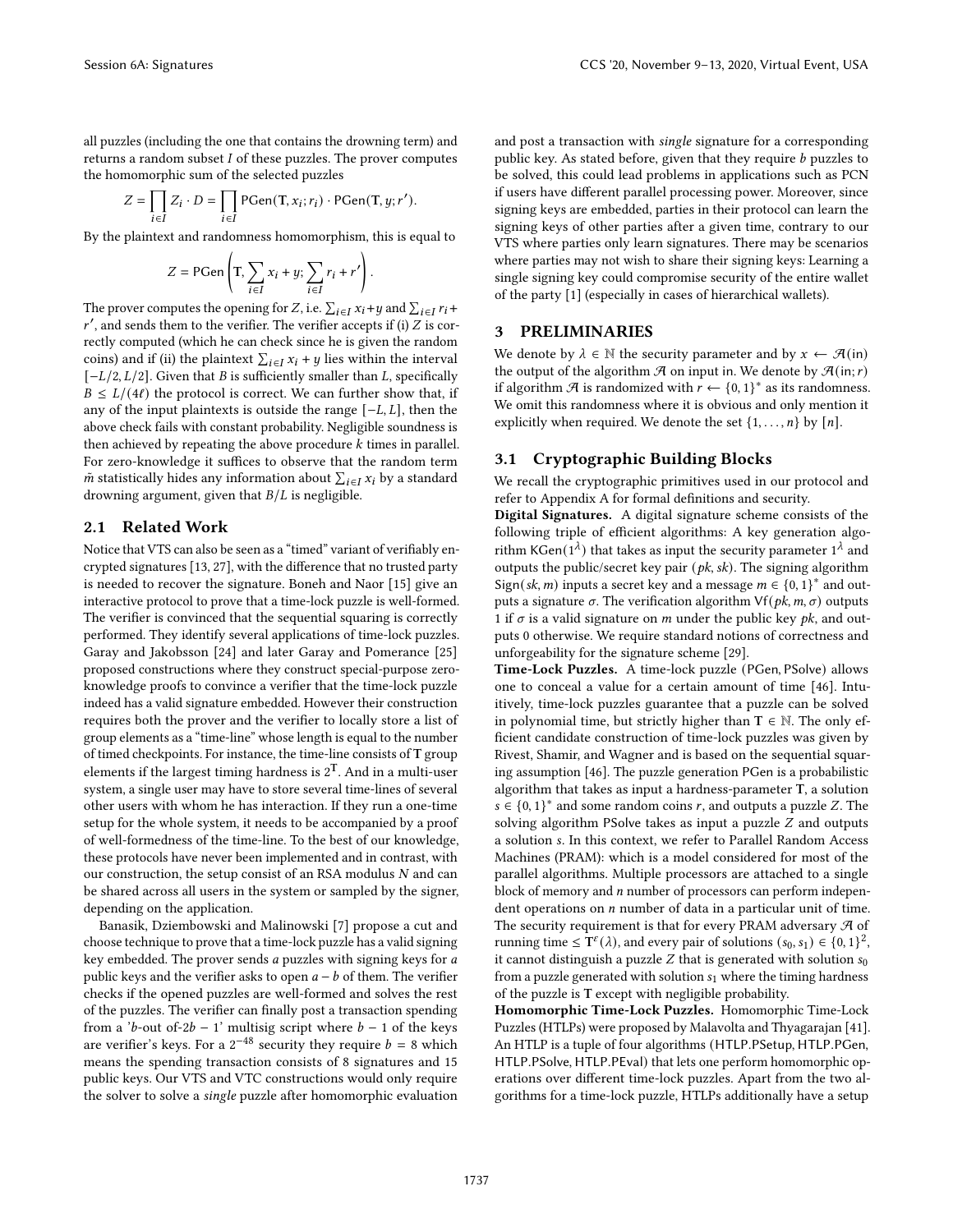algorithm PSetup and a homomorphic evaluation algorithm PEval: PSetup takes as input a security parameter  $1^{\lambda}$  and a time hardness parameter T, and outputs public parameters  $pp$ , and PEval takes as input a circuit  $C: \{0, 1\}^n \rightarrow \{0, 1\}$ , public parameters pp and a set of *n* puzzles  $Z_1, \ldots, Z_n$  and outputs a puzzle  $Z'$ . The puzzle generation and solving algorithms also take the public parameters  $pp$  as input. The homomorphism property for computing a circuit  $C$  states that Pr  $\left[\text{HTLP.PSolve}(pp, Z') \neq C(s_1, ..., s_n)\right] \leq \mu(\lambda)$ , where  $Z' \leftarrow$ HTLP.PEval(C,  $pp, Z_1, ..., Z_n$ ) and  $Z_i \leftarrow$  HTLP.PGen( $pp, s_i$ ) for  $(s_1, \ldots, s_n) \in \{0, 1\}^n$ .

In their work, they show an efficient construction that is linearly homomorphic over the ring  $\mathbb{Z}_{N^s}$ , where N is an RSA modulus and s is an arbitrary constant. The scheme is perfectly correct and it satisfies the notion of randomness homomorphism, which is needed for our purposes.

Non-Interactive Zero-Knowledge. Let  $R: \{0,1\}^* \times \{0,1\}^* \rightarrow$  $\{0, 1\}$  be a n NP-witness-relation with corresponding NP-language  $\mathcal{L}$  := {x : ∃w s.t.  $R(x, w) = 1$ }. A non-interactive zero-knowledge proof (NIZK)  $[17]$  system for  $R$  is initialized with a setup algorithm ZKsetup $(1^{\lambda})$  that, on input the security parameter, outputs a common reference string crs. A prover can show the validity of a statement x with a witness w by invoking ZKprove(crs, x, w), which outputs a proof  $\pi$ . The proof  $\pi$  can be efficiently checked by the verification algorithm ZKverify(crs,  $x$ ,  $\pi$ ). We require a NIZK system to be (1) zero-knowledge, where the verifier does not learn more than the validity of the statement  $x$ , and (2) simulation sound, where it is hard for any prover to convince a verifier of an invalid statement (chosen by the prover) even after having access to polynomially many simulated proofs for statements of his choosing.

Threshold Secret Sharing. Secret sharing is a method of creating shares of a given secret and later reconstructing the secret itself only if given a threshold number of shares. Shamir [48] proposed a threshold secret sharing scheme where the SS.share algorithm takes a secret  $s \in \mathbb{Z}_q$  and generates shares  $(s_1, \ldots, s_n)$  each belonging to  $\mathbb{Z}_q$ . The SS reconstruct algorithm takes as input at least *t* shares and outputs a secret s. The security of the secret sharing scheme demands that knowing only a set of shares smaller than the threshold size does not help in learning any information about the choice of the secret s.

#### 3.2 Verifiable Timed Signatures

A timed signature [15] is a scheme when a committer commits to a signature on a message and shares it with some user. After some time T has passed, the committer reveals the committed signature to the user. If he fails to reveal the signature, then the user is guaranteed to forcibly retrieve the signature from the timed commitment given initially. We explicitly state the notion of verifiability for a timed signature, and therefore refer to it as a Verifiable Timed Signature (VTS), which lets the user verify if the signature  $\sigma$  committed to in  $C$  can be obtained by ForceOp in time  $T$  and is indeed a valid signature on the message m, that is, if  $Vf(pk, m, \sigma) = 1$  in a non-interactive manner. This verifiability ensures that the user is guaranteed to obtain a valid signature from the commitment  $C$ which he can retrieve using ForceOp. For the sake of clarity, we let Commit additionally output a proof  $\pi$  for the embedded signature

to be a valid signature on the message  $m$  with respect to  $pk$  and we have a Vrfy algorithm that is defined below.

DEFINITION 1 (VERIFIABLE TIMED SIGNATURES). A VTS for a signature scheme  $\Pi = (KGen, Sign, Vf)$  is a tuple of four algorithms (Commit, Vrfy, Open, ForceOp) where:

- $(C, \pi) \leftarrow$  Commit $(\sigma, T)$ : the commit algorithm (randomized) takes as input a signature  $\sigma$  (generated using  $\Pi$ . Sign(sk, m)) and a hiding time  $T$  and outputs a commitment  $C$  and a proof  $\pi$ .
- $0/1 \leftarrow Vrfy(pk, m, C, \pi)$ : the verify algorithm takes as input a public key pk, a message m, a commitment  $C$  of hardness  $T$  and a proof  $\pi$  and accepts the proof by outputting 1 if and only if, the value  $\sigma$  embedded in  $c$  is a valid signature on the message m with respect to the public key pk (i.e.,  $\Pi$ . Vf(pk, m,  $\sigma$ ) = 1). Otherwise it outputs 0.
- $(\sigma, r) \leftarrow$  Open(C): the open phase where the committer takes as input a commitment  $C$  and outputs the committed signature  $\sigma$  and the randomness  $r$  used in generating  $C$ .
- $\sigma \leftarrow$  ForceOp(*C*): the force open algorithm takes as input the commitment  $C$  and outputs a signature  $\sigma$ .

The security requirements for a VTS are that (soundness) the user is convinced that, given  $C$ , the ForceOp algorithm will produce the committed signature  $\sigma$  in time T and that (privacy) all PRAM algorithms whose running time is at most  $t$  (where  $t < T$ ) succeed in extracting  $\sigma$  from the commitment C and  $\pi$  with at most negligible probability. We formalize the definition of soundness below.

DEFINITION 2 (SOUNDNESS). A VTS scheme VTS = (Commit, Vrfy, Open, ForceOp) for a signature scheme  $\Pi = (KGen, Sign, Vf)$ is sound if there is a negligible function negl such that for all probabilistic polynomial time adversaries  $\mathcal A$  and all  $\lambda \in \mathbb N$ , we have:

$$
\Pr\left[b_1 = 1 \land b_2 = 0: \begin{array}{c} (pk, m, C, \pi, T) \leftarrow \mathcal{A}(1^{\lambda}) \\ (\sigma, r) \leftarrow \text{ForceOp}(C) \\ b_1 := \text{Vrfy}(pk, m, C, \pi) \\ b_2 := \Pi, \text{Vf}(pk, m, \sigma) \end{array}\right\} \leq negl(\lambda).
$$

We say that a VTS is simulation-sound if it is sound even when the prover has access to simulated proofs for (possibly false) statements of his choice; i.e., the prover must not be able to compute a valid proof for a fresh false statement of his choice. In the following definition we present the definition of privacy.

Definition 3 (Privacy). A VTS scheme VTS = (Commit, Vrfy, Open, ForceOp) for a signature scheme  $\Pi = (KGen, Sign, Vf)$  is private if there exists a PPT simulator  $S$ , a negligible function negl, and a polynomial  $\tilde{\rm T}$  such that for all polynomials  ${\rm T}>\tilde{\rm T}$ , all PRAM algorithms  $A$  whose running time is at most  $t < T$ , all messages  $m \in \{0,1\}^*$ , and all  $\lambda \in \mathbb{N}$  it holds that

$$
\Pr\left[\mathcal{A}(pk, m, C, \pi) = 1: \begin{array}{c} (pk, sk) \leftarrow \Pi.\mathrm{KGen}(1^{\lambda}) \\ \sigma \leftarrow \Pi.\mathrm{Sign}(sk, m) \\ (C, \pi) \leftarrow \mathrm{Commit}(\sigma, \mathbf{T}) \end{array}\right] \right] \le negl(\lambda).
$$
\n
$$
-\Pr\left[\mathcal{A}(pk, m, C, \pi) = 1: \begin{array}{c} (pk, sk) \leftarrow \Pi.\mathrm{KGen}(1^{\lambda}) \\ (C, \pi, m) \leftarrow S(pk, \mathbf{T}) \end{array}\right]\right| \le negl(\lambda).
$$

 $\overline{\phantom{a}}$  $\overline{\phantom{a}}$ I  $\overline{\phantom{a}}$  $\overline{\phantom{a}}$ I  $\overline{\phantom{a}}$  $\overline{\phantom{a}}$ I  $\overline{\phantom{a}}$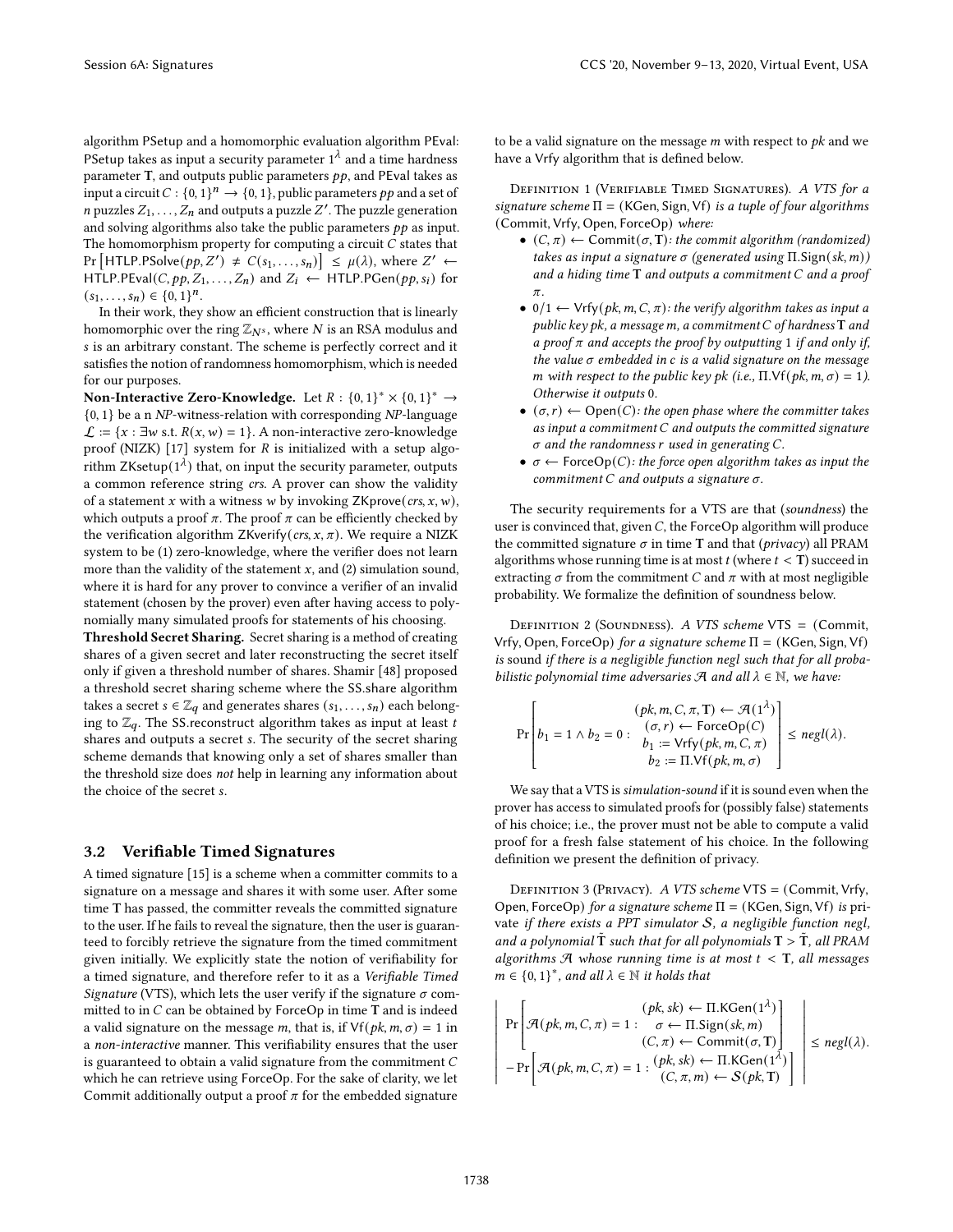**Setup:** On input 1<sup> $\lambda$ </sup> the setup algorithm does the following.

- Run ZKsetup $(1^{\lambda})$  to generate  $crs_{\text{range}}$
- Generate the public parameters  $pp$  ← LHTLP.PSetup(1<sup> $\lambda$ </sup>, T)
- Output  $crs := (crs_{range}, pp)$

Commit and Prove: On input (crs, wit) the Commit algorithm does the following.

- Parse wit :=  $\sigma$ , crs := (crs<sub>range</sub>, pp), pk as the BLS public key, and  $m$  as the message to be signed
- For all *i* ∈ [*t* − 1] sample a uniform  $\alpha_i$  ←  $\mathbb{Z}_q$  and set  $\sigma_i = H(m)^{\alpha_i} h_i := g_0^{\alpha_i}$
- For all  $i \in \{t, \ldots, n\}$  compute

$$
\sigma_i = \left(\frac{\sigma}{\prod_{j \in [t-1]} \sigma_j^{\ell_j(0)}}\right)^{\ell_i(0)^{-1}}, h_i = \left(\frac{pk}{\prod_{j \in [t-1]} h_j^{\ell_j(0)}}\right)^{\ell_i(0)^{-1}}
$$

where  $\ell_i(\cdot)$  is the *i*-th Lagrange polynomial basis.

For  $i \in [n]$ , generate puzzles with corresponding range proofs as shown below

 $r_i \leftarrow \{0, 1\}^{\lambda}, Z_i \leftarrow \textsf{LHTLP.PGen}(pp, \sigma_i; r_i)$ 

$$
\pi_{\text{range},i} \leftarrow \text{ZKprove}(cr_{\text{range}}, (Z_i, 0, 2^{\lambda}, \mathbf{T}), (\sigma_i, r_i))
$$

- Compute  $I \leftarrow H' (pk, (h_1, Z_1, \pi_{range,1}), \ldots, (h_n, Z_n, \pi_{range,n}))$
- Output  $C := (Z_1, \ldots, Z_n, T)$  and
	- $\pi := (\{h_i, \pi_{\text{range},i}\}_{i \in [n]}, I, \{\sigma_i, r_i\}_{i \in I})$

Verification: On input (crs,  $pk, m, C, \pi$ ) the Vrfy algorithm does the following.

- Parse  $C := (Z_1, ..., Z_n, T), \pi := (\{h_i, \pi_{range,i}\}_{i \in [n]}, I, \{\sigma_i, r_i\}_{i \in I})$ and  $\textit{crs} := (\textit{crs}_\text{range}, \textit{pp})$
- If any of the following conditions is satisfied output 0, else return 1:
- (1) There exists some  $j \notin I$  such that  $\prod_{i \in I} h_i^{\ell_i(0)} \cdot h_j^{\ell_j(0)}$  $j^{(0)}$   $\neq$  pk
- (2) There exists some  $i \in [n]$  such that ZKverify( $crs_{range}$ , ( $Z_i$ , 0,  $2^{\lambda}$ , T),  $\pi_{range,i}$ )  $\neq$  1 (3) There exists some  $i \in I$  such that
- $Z_i \neq \text{LHTLP.PGen}(pp, \sigma_i; r_i) \text{ or } e(g_0, \sigma_i) \neq e(h_i, H(m))$
- (4)  $I \neq H'$   $\left( pk, (h_1, Z_1, \pi_{range,1}), \ldots, (h_n, Z_n, \pi_{range,n}) \right)$
- **Open:** The Open algorithm outputs  $(\sigma, \{r_i\}_{i \in [n]})$ .
- Force Open: The ForceOp algorithm take as input
- $C := (Z_1, \ldots, Z_n, T)$  and works as follows:
- Runs  $σ<sub>i</sub>$  ← LHTLP.PSolve( $pp, Z<sub>i</sub>$ ) for  $i ∈ [n]$  to obtain all signatures. Notice that since  $t - 1$  puzzles are already opened by the committer, this only means that ForceOp has to solve only  $(n - t + 1)$  puzzles.
- Output  $\sigma := \prod_{j \in [t]} (\sigma_j)^{\ell_j(0)}$  where wlog., the first t signatures are valid shares.

Figure 2: VT-BLS Signatures

# 4 EFFICIENT VTS CONSTRUCTIONS

In the following sections we construct VTS for BLS, Schnorr and ECDSA signatures. The key ingredients for constructing VTS are time-lock puzzles, specifically we consider the Linearly-HTLP [41] (LHTLP.PSetup, LHTLP.PGen, LHTLP.PSolve, LHTLP.PEval) and public coin interactive zero-knowledge proofs for the language  $\mathcal L$  described as follows.

$$
\mathcal{L} := \begin{cases} \text{stmt} = (pk, m, Z, T) : \exists \text{wit} = (\sigma, r) \text{ s.t.} \\ (\forall f (pk, m, \sigma) = 1) \land (Z \leftarrow \text{LHTLP.PGen}(T, \sigma; r)) \end{cases}
$$

The Commit algorithm embeds the signatures inside time-lock puzzles and uses the zero-knowledge proof system for  $\mathcal L$  to prove the validity of the time-locked signature. In practice all of the schemes will be made non-interactive using the Fiat-Shamir transformation [22]. We additionally make use of a zero-knowledge proof system (ZKsetup, ZKprove, ZKverify) for the language  $\mathcal{L}_{\text{range}}$  as defined below. Intuitively, the language consists of all puzzles whose solution lies in some range  $[a, b]$ . We give an efficient instantiation of this proof system in Section 4.5.

$$
\mathcal{L}_{\text{range}} \coloneqq \begin{cases} \text{stmt} = (Z, a, b, \text{T}) : \exists \text{wit} = (\sigma, r) \text{ s.t.} \\ (Z \leftarrow \text{LHTLP.PGen}(\text{T}, \sigma; r)) \land (\sigma \in [a, b]) \end{cases}
$$

In all protocols described in Figures 2 to 4 we let  $n$  be a statistical security parameter and set  $t := n/2 + 1$ . We let  $|\sigma| = \lambda$  is the max number of bits of the signature  $\sigma$ . Define a hash function  $H' : \{0,1\}^* \to I \subset [n]$  with  $|I| = t - 1$  modeled as a random oracle. Throughout the following description, we make the simplifying assumption that the ForceOp algorithm solves  $\tilde{n} = (n - t + 1)$  puzzles in parallel. In Section 4.4 we show how to reduce the number of puzzles to solve to a single puzzle exploiting the (linear) homomorphic evaluation algorithm of time-lock puzzles.

# 4.1 Verifiable Timed BLS Signatures (VT-BLS)

Let  $(\mathbb{G}_0, \mathbb{G}_1, \mathbb{G}_t)$  be a bilinear group of prime order q, where q is a  $\lambda$  bit prime. Let  $e$  be an efficiently computable bilinear pairing  $e : \mathbb{G}_0 \times \mathbb{G}_1 \to \mathbb{G}_T$ , where  $g_0$  and  $g_1$  are generators of  $\mathbb{G}_0$  and  $\mathbb{G}_1$ respectively. Let H be a hash function  $H: \{0,1\}^* \to \mathbb{G}_1$  modeled as a random oracle. We briefly recall here the BLS construction [14] and our VT-BLS protocol is described in Figure 2.

- $(pk, sk) \leftarrow \text{KGen}(1^{\lambda})$ : Choose  $\alpha \leftarrow \mathbb{Z}_q$ , set  $h \leftarrow g_0^{\alpha} \in \mathbb{G}_0$  and output  $pk := h$  and  $sk := \alpha$ .
- $\sigma \leftarrow$  Sign(sk, m): Output  $\sigma := H(m)^{sk} \in \mathbb{G}_1$ .
- 0/1  $\leftarrow$  Vf( $pk, m, \sigma$ ): If  $e(g_0, \sigma) = e(pk, H(m))$ , then output 1 and otherwise output 0.

The following theorems show that our construction from Figure 2 satisfies privacy and soundness. The formal proofs are deferred to Appendix B.1.

THEOREM 1 (PRIVACY). Let (ZKsetup, ZKprove, ZKverify) be a NIZK for  $\mathcal{L}_{\text{range}}$  and let LHTLP. be a secure time-lock puzzle. Then the protocol as described in Figure 2 satisfies privacy as in Definition 3 in the random oracle model.

THEOREM 2 (SOUNDNESS). Let (ZKsetup, ZKprove, ZKverify) be a NIZK for  $\mathcal{L}_{\text{range}}$  and let LHTLP. be a time-lock puzzle with perfect correctness. Then the protocol as described in Figure 2 satisfies soundness as in Definition 2 in the random oracle model.

# 4.2 Verifiable Timed Schnorr Signatures (VT-Schnorr)

The Schnorr signature scheme [47] is defined over a cyclic group  $G$  of prime order q with generator q, and use a hash function H modeled as a random oracle. We briefly recall the construction here and VT-Schnorr protocol is given in Figure 3.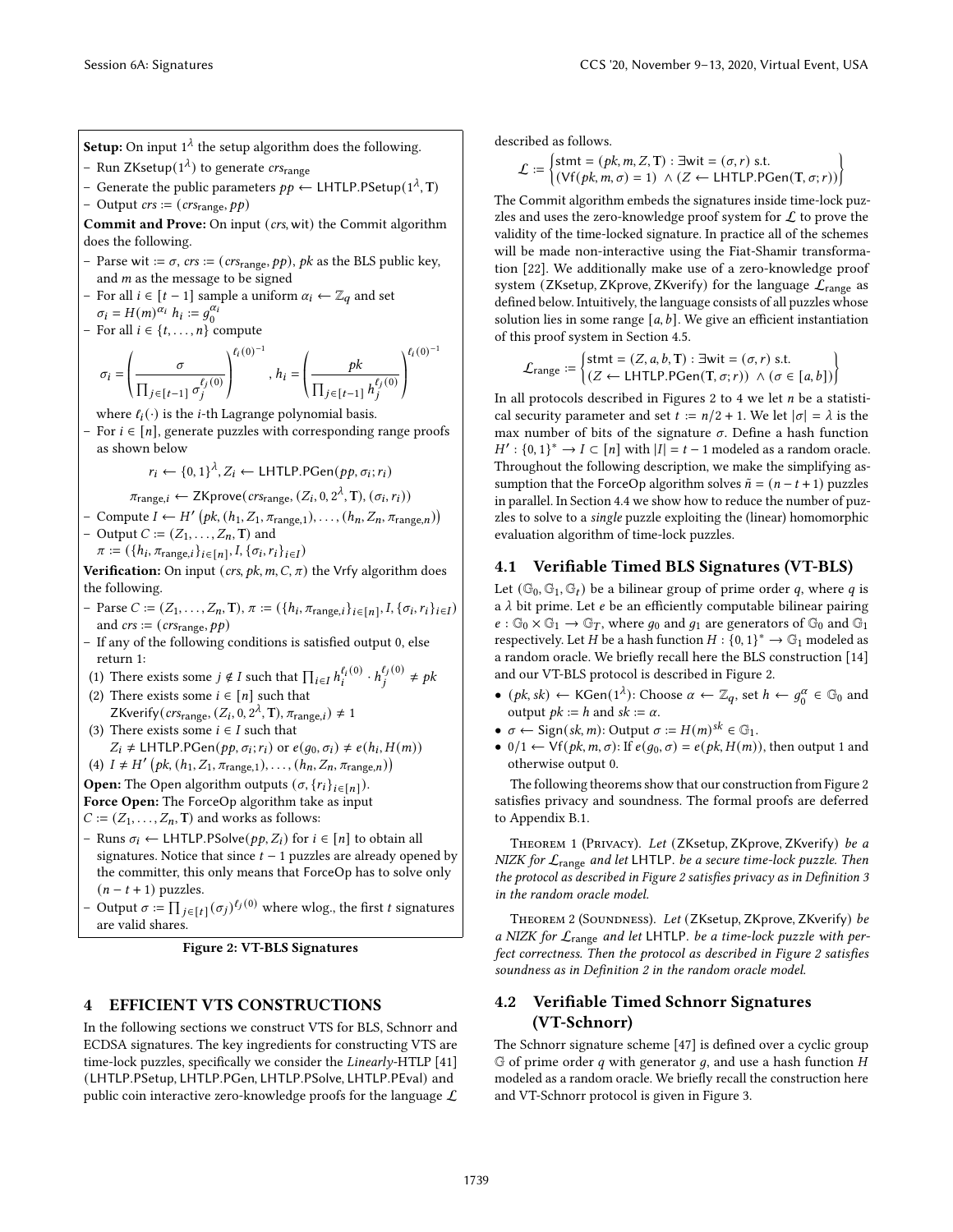- $(pk, sk) \leftarrow \text{KGen}(1^{\lambda})$ : Choose  $x \leftarrow \mathbb{Z}_q$  and set  $sk := x$  and  $pk := g^x$ .
- $\sigma \leftarrow$  Sign(sk, m; r): Sample a randomness  $r \leftarrow \mathbb{Z}_q$  to compute  $R := g^r$ ,  $c := H(g^x, R, m)$ ,  $s := r + cx$  and output  $\sigma := (R, s)$ .
- 0/1  $\leftarrow$  Vf(*pk, m, σ*): Parse  $\sigma := (R, s)$  and then compute  $c :=$  $H(pk, R, m)$  and if  $g<sup>s</sup> = R \cdot pk<sup>c</sup>$  output 1, otherwise output 0.

In the following theorems we show that our construction of VT-Schnorr from Figure 3 satisfies privacy and soundness. The formal proofs are deferred to Appendix B.2.

THEOREM 3 (PRIVACY). Let (ZKsetup, ZKprove, ZKverify) be a NIZK for  $\mathcal{L}_{\text{range}}$  and let LHTLP. be a secure time-lock puzzle. Then the protocol as described in Figure 3 satisfies privacy as in Definition 3 in the random oracle model.

THEOREM 4 (SOUNDNESS). Let (ZKsetup, ZKprove, ZKverify) be a NIZK for  $\mathcal{L}_{\text{range}}$  and let LHTLP. be a time-lock puzzle with perfect correctness. Then the protocol as described in Figure 3 satisfies soundness as in Definition 2 in the random oracle model.

# 4.3 Verifiable Timed ECDSA Signatures (VT-ECDSA)

The ECDSA signature scheme [28] is defined over an elliptic curve group  $G$  of prime order  $q$  with base point (generator)  $q$ . The construction assumes the existence of a hash function  $H: \{0,1\}^* \to \mathbb{Z}_q$ and is given in the following. Our VT-ECDSA protocol is given in Figure 4.

- $(pk, sk) \leftarrow \text{KGen}(1^{\lambda})$ : Choose  $x \leftarrow \mathbb{Z}_q$  and set  $sk := x$  and  $pk := g^x$ .
- $\sigma \leftarrow$  Sign(sk, m; r): Sample an integer  $k \leftarrow \mathbb{Z}_q$  and compute  $c \leftarrow H(m)$ . Let  $(r_x, r_y) := R = g^k$ , then set  $r := r_x \mod q$  and  $s := (c + rx)/k \mod q$ . Output  $\sigma := (r, s)$ .
- 0/1  $\leftarrow$  Vf(*pk*, *m*,  $\sigma$ ): Parse  $\sigma := (r, s)$  and compute  $c := H(m)$ and return 1 if and only if  $(x, y) = (g^c \cdot h^r)^{s^{-1}}$  and  $x = r \mod q$ . Otherwise output 0.

Notice that ECDSA signature has a non-linear verification unlike in Schnorr. Consequently, notice that unlike VT-BLS and VT-Schnorr, the public key is not secret shared in VT-ECDSA.

The theorems below are for privacy and soundness of our VT-ECDSA protocol. The formal proofs are deferred to Appendix B.3.

THEOREM 5 (PRIVACY). Let (ZKsetup, ZKprove, ZKverify) be a NIZK for  $\mathcal{L}_{\text{range}}$  and let LHTLP. be a secure time-lock puzzle. Then the protocol as described in Figure 4 satisfies privacy as in Definition 3 in the random oracle model.

Theorem 6 (Soundness). Let (ZKsetup, ZKprove, ZKverify) be a NIZK for  $\mathcal{L}_{\text{range}}$  and let LHTLP. be a time-lock puzzle with perfect correctness. Then the protocol as described in Figure 4 satisfies soundness as in Definition 2 in the random oracle model.

# 4.4 Batching Puzzle Solving

As described above, our protocols require the verifier to solve  $\tilde{n} =$  $(n - t + 1)$  puzzles in the forced opening phase. In the following we show how to leverage the homomorphic properties of the time-lock puzzles to ensure that the computation is reduced to the solution of a single puzzle, regardless of the parameters  $n$  and  $t$ . This is Setup: Same as Figure 2.

Commit and Prove: On input (crs, wit) the Commit algorithm does the following.

- Parse wit :=  $\sigma$  = (R, s), crs := (crs<sub>range</sub>, pp), pk as the Schnorr public key, and  $m$  as the message to be signed
- For all *i* ∈ [*t* 1] sample a uniform pair  $(x_i, k_i)$  ←  $\mathbb{Z}_q$  and set  $h_i := g^{x_i}, R_i := g^{k_i}$ , and  $s_i := k_i + cx_i$  where  $c = H(pk, R, m)$
- For all  $i \in \{t, \ldots, n\}$  compute

$$
s_i = \left(s - \sum_{j \in [t-1]} s_j \cdot \ell_j(0)\right) \cdot \ell_i(0)^{-1}, \ h_i = \left(\frac{pk}{\prod_{j \in [t-1]} h_j^{\ell_j(0)}}\right)^{\ell_i(0)^{-1}}
$$

$$
R_i = \left(\frac{R}{\prod_{j \in [t-1]} R_j^{\ell_j(0)}}\right)^{\ell_i(0)^{-1}}
$$

where  $\ell_i(\cdot)$  is the *i*-th Lagrange polynomial basis

For  $i \in [n]$ , generate puzzles with corresponding range proofs as shown below ( $|\sigma| = \lambda$  is the max number of bits of  $\sigma$ )

$$
r_i \leftarrow \{0,1\}^{\lambda}, Z_i \leftarrow \text{LHTLP.PGen}(pp, s_i; r_i)
$$

 $\pi_{\text{range}, i}$  ← ZKprove( $\textit{crs}_\text{range}, \textit{(Z}_i, 0, 2^{\lambda}, \text{T}), \textit{(s}_i, r_i))$ 

- Compute  $I \leftarrow H' (pk, R, (h_1, R_1, Z_1, \pi_{range,1}), \ldots, (h_n, R_n, Z_n, \pi_{range,n}))$
- Output  $C := (R, Z_1, \ldots, Z_n, T)$  and
- $\pi := (\{h_i, R_i, \pi_{\text{range},i}\}_{i \in [n]}, I, \{s_i, r_i\}_{i \in I})$

Verification: On input (crs,  $pk, m, C, \pi$ ) the Vrfy algorithm does the following.

- Parse  $C := (R, Z_1, \ldots, Z_n, T),$  $\pi := (\{h_i, R_i, \pi_{\text{range},i}\}_{i \in [n]}, I, \{s_i, r_i\}_{i \in I}),$  and  $\mathit{crs} := (\mathit{crs}_\mathit{range}, \mathit{pp})$
- If any of the following conditions is satisfied output 0, else return 1:
- (1) There exists some  $j \notin I$  such that  $\prod_{i \in I} h_i^{\ell_i(0)} \cdot h_j^{\ell_j(0)}$  $j^{(i)} \neq pk$  or  $\prod_{i \in I} R_i^{\ell_i(0)} \cdot R_j^{\ell_j(0)}$  $j^{(0)} \neq R$
- (2) There exists some  $i \in [n]$  such that ZKverify( $crs_{range}$ ,  $(Z_i, 0, 2^{\lambda}, T)$ ,  $\pi_{range, i}$ )  $\neq 1$
- (3) There exists some  $i \in I$  such that  $Z_i \neq \text{LHTLP.PGen}(pp, s_i; r_i) \text{ or } g^{s_i} \neq R_i \cdot h_i^c$
- (4)  $I \neq H'$   $(pk, R, (h_1, R_1, Z_1, \pi_{range,1}), ..., (h_n, R_n, Z_n, \pi_{range,n})$

**Open:** The Open algorithm outputs  $((R, s), \{r_i\}_{i \in [n]})$ .

- Force Open: The ForceOp algorithm take as input
- $C := (R, Z_1, \ldots, Z_n, T)$  and works as follows:
- Runs  $s_i$  ← LHTLP.PSolve( $pp, Z_i$ ) for  $i \in [n]$  to obtain all signatures. ForceOp has to solve only  $(n - t + 1)$  puzzles, as  $t - 1$ puzzles are already opened.
- Output  $(R, s := \prod_{j \in [t]} (s_j)^{\ell_j(0)})$  where wlog., the first t are valid shares.

#### Figure 3: VT-Schnorr Signatures

crucial for our real world applications as without HTLP, users with different degrees of parallelisms can solve  $n$  puzzles in different times: A user with several computers can solve  $n$  puzzles in parallel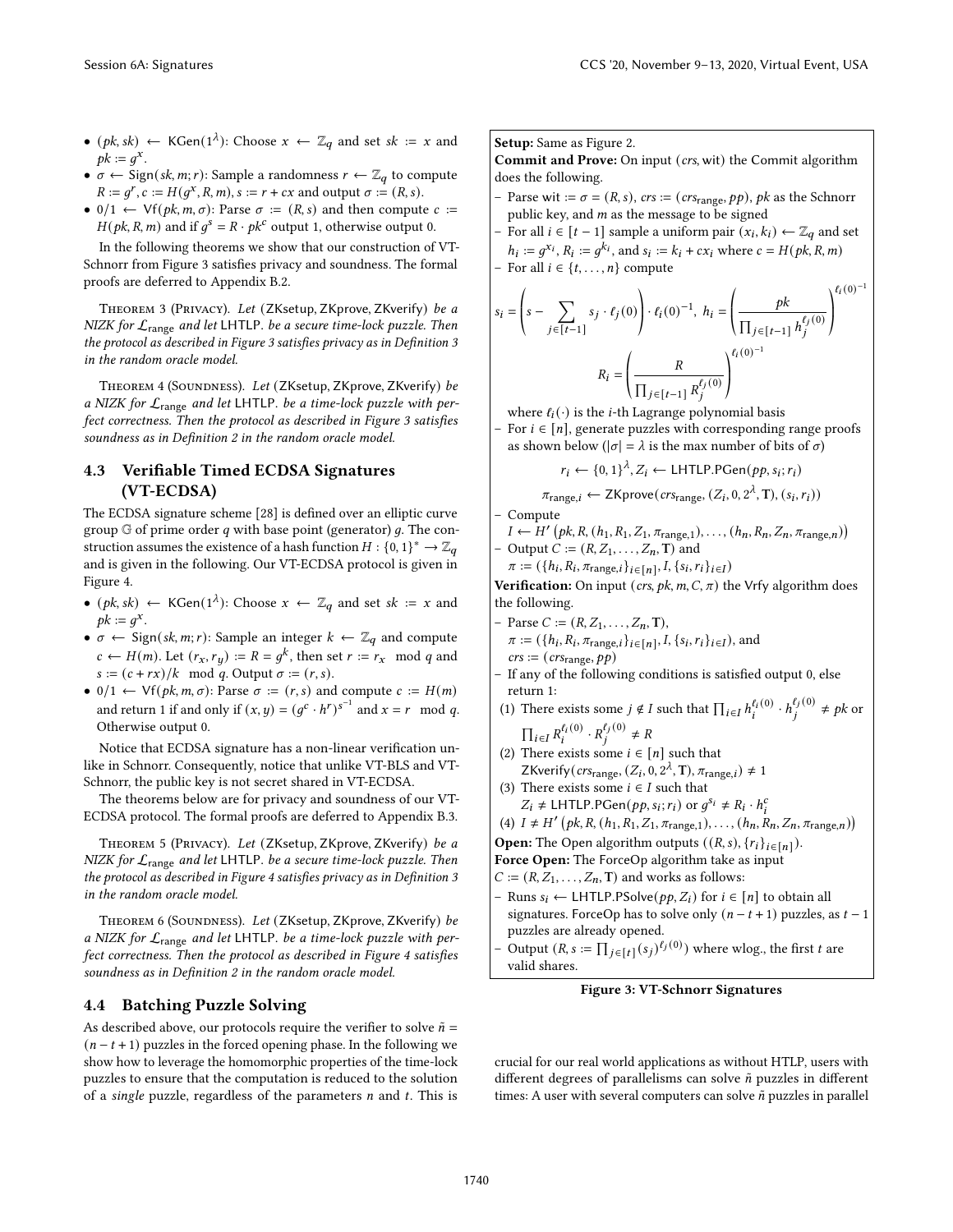## Setup: Same as Figure 2.

Commit and Prove: On input (crs, wit) the Commit algorithm does the following.

- Parse wit :=  $\sigma$  = (r, s), crs := (crs<sub>range</sub>, pp), pk as the ECDSA public key, and  $m$  as the message to be signed
- Define  $R := (x, y) = (g^c \cdot h^r)^{s^{-1}}$  and  $B = g^c \cdot h^r$ , where  $c = H(m)$
- For all *i* ∈ [*t* 1] sample a uniform pair  $s_i$  ←  $\mathbb{Z}_q$  and set  $R_i := B^{s_i}$
- − For all  $i \in \{t, ..., n\}$  compute

$$
s_i = \left(s^{-1} - \sum_{j \in [t-1]} s_j \cdot \ell_j(0)\right) \cdot \ell_i(0)^{-1}, \text{ and}
$$

$$
R_i = \left(\frac{R}{\prod_{j \in [t-1]} R_j^{\ell_j(0)}}\right)^{\ell_i(0)^{-1}}
$$

where  $\ell_i(\cdot)$  is the *i*-th Lagrange polynomial basis

For  $i \in [n]$ , generate puzzles with corresponding range proofs as shown below ( $|\sigma| = \lambda$  is the max number of bits of  $\sigma$ )

 $r_i \leftarrow \{0, 1\}^{\lambda}, Z_i \leftarrow \textsf{LHTLP.PGen}(pp, s_i; r_i)$ 

 $\pi_{\text{range},i}$  ← ZKprove( $\text{crs}_\text{range}, (Z_i, 0, 2^{\lambda}, T), (s_i, r_i)$ )

Compute

- $I \leftarrow H' (pk, r, R, (R_1, Z_1, \pi_{range,1}), \ldots, (R_n, Z_n, \pi_{range,n}))$ Output  $C := (r, R, Z_1, \ldots, Z_n, T)$  and
	- $\pi := (\{R_i, \pi_{\text{range},i}\}_{i \in [n]}, I, \{s_i, r_i\}_{i \in I})$

Verification: On input (crs,  $pk, m, C, \pi$ ) the Vrfy algorithm does the following.

- Parse  $C := (r, R, Z_1, \ldots, Z_n, T),$  $\pi := (\{R_i, \pi_{\text{range},i}\}_{i \in [n]}, I, \{s_i, r_i\}_{i \in I}),$  and  $crs := (crs_{\text{range}}, pp)$ - If any of the following conditions is satisfied output 0, else return 1:
- (1) It holds that  $x \neq r \mod q$  where  $(x, y) := R$

(2) There exists some 
$$
j \notin I
$$
 such that  $\prod_{i \in I} R_i^{\ell_i(0)} \cdot R_j^{\ell_j(0)} \neq R$ 

- (3) There exists some  $i \in [n]$  such that ZKverify( $crs_{range}$ , ( $Z_i$ , 0,  $2^{\lambda}$ , T),  $\pi_{range,i}$ )  $\neq$  1
- (4) There exists some  $i \in I$  such that  $Z_i \neq \text{LHTLP.PGen}(pp, s_i; r_i) \text{ or } R_i \neq (g^c \cdot h^r)^{s_i}$

(5) 
$$
I \neq H'
$$
 (pk, r, R,  $(R_1, Z_1, \pi_{range,1}), \ldots, (R_n, Z_n, \pi_{range,n})$ )

**Open:** The Open algorithm outputs  $((r, s), \{r_i\}_{i \in [n]})$ . Force Open: The ForceOp algorithm take as input

- $C := (r, R, Z_1, \ldots, Z_n, T)$  and works as follows:
- Obtain  $s_i$  ← LHTLP.PSolve( $pp, Z_i$ ) for  $i \in [n]$  same as in Figure 3.
- Output  $(r, s := \prod_{j \in [t]} (s_j)^{\ell_j(0)})$  where wlog., the first  $t$  are valid shares.

Figure 4: VT-ECDSA Signatures

effectively spending time T, and a user with a single computer solves one puzzle after the other sequentially thus spending  $\tilde{n} \cdot T$ .

The high-level idea of exploiting the homomorphism of LHTLP is to pack all partial signatures into a single puzzle, provided that the message space is large enough.

Concretely, the solver, given  $\tilde{n}$  puzzles  $Z_1, \ldots, Z_{\tilde{n}}$  encoding  $\lambda$ -bits signatures, homomorphically evaluates the linear function

$$
f(x_1,\ldots,x_{\tilde{n}})=\sum_{i=1}^{\tilde{n}} 2^{(i-1)\cdot\lambda}\cdot x_i
$$

to obtain the puzzle  $\tilde{Z}$ , which can be solved in time T. Observe that, once the puzzle is solved, all signatures can be decoded from the bit-representations of the resulting plaintext. Note that in order for this transformation to work we need two conditions to be satisfied:

- (1) The signatures  $\sigma_i$  encoded in the the input puzzles must not exceed the maximum size of a signature (which we fix to  $\lambda$  bits)
- (2) The message space of the homomorphic time-lock puzzle must be large enough to accommodate for all  $\tilde{n}$  signatures.

Condition (1) is enforced by including a range NIZK, which certifies that the message of each time-lock puzzles falls into the range  $[0, 2<sup>\lambda</sup>]$ . On the other hand we can satisfy condition (2) by instantiating the linearly homomorphic time-lock puzzles with modulus  $N^s$  , instead of  $N^2$ , for a large enough  $s.$  This is reminiscent of the Damgård-Jurik [16] extension of Paillier's cryptosystem [44] and was already suggested in [41].

We stress that, even though we can increase the message space arbitrarily, the squaring operations are still performed modulo  $N$ , which is important to reduce the gap between the honest and the malicious solver: While squaring is conjectured to be a sequential operation (in groups of unknown order), the computation of a single squaring operation can be internally parallelized to boot the overall efficiency of the algorithm. For this reason it is important to keep the modulus as small as possible, at least as far as squaring is concerned. For further details, we refer the reader to [41].

## 4.5 Range Proof for Homomorphic Time-Lock Puzzles

In this Section we will provide a protocol which allows a prover to convince a verifier in zero-knowledge that a list of linearly homomorphic time-lock puzzles are well-formed. This allows us to homomorphically pack them into a single time-lock puzzle.

Our protocol follows the Fiat-Shamir heuristic and we prove soundness and zero-knowledge in the random oracle model. For our construction we require a linearly homomorphic time-lock puzzle which is also homomorphic in the random coins. The construction of [41] satisfies this property.

In this Section we will always assume that plaintexts in a ring  $\mathbb{Z}_q$  are represented via the central representation in  $[-q/2, q/2]$ .

Our protocol ensures that every plaintext is in the interval  $[-L, L]$ , given that 2L is smaller than the modulus of the plaintext space. We remark that this protocol can be readily used to prove that plaintexts are in a non-centered interval  $[a, b]$  via homomorphically shifting plaintexts by  $-(a+b)/2$ , mapping the interval [ $a, b$ ] to  $[-(b - a)/2, (b - a)/2]$ . Consequently, for the sake of simplicity we will only discuss the case of centered intervals. In order to achieve zero-knowledge, we actually need that the plaintexts come form a smaller interval  $[-B, B]$ , where  $B < L$ . For our protocols, this means that we need to use slightly looser intervals when batching time-lock puzzles, but the efficiency of the schemes is otherwise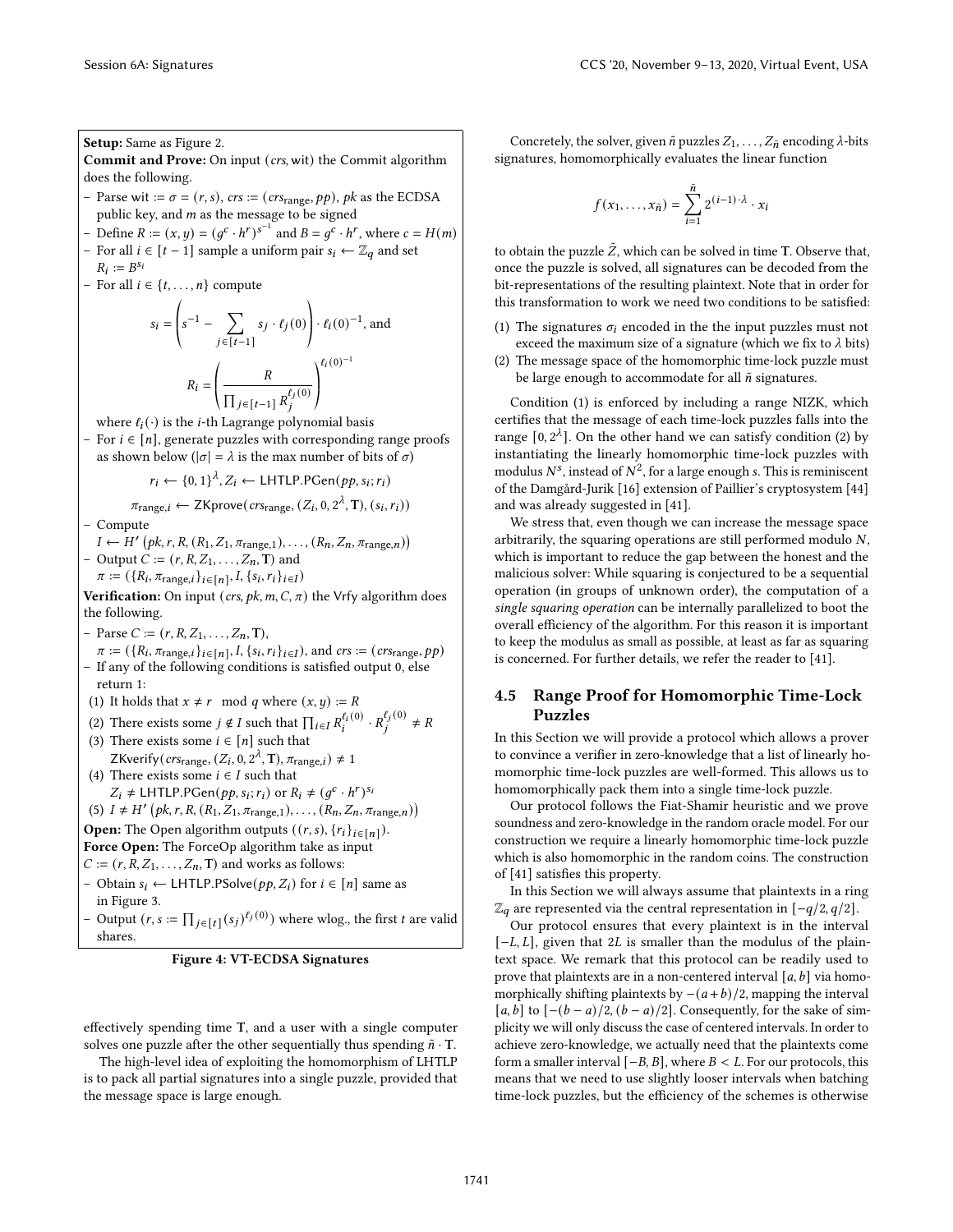Setup: An RSA modulus  $N$ , public parameters pp for HTLP, interval parameters  $L$  and  $B$  with  $B < L$ . In this protocol we use  $k$ as a statistical security parameter. **Common input:** Time-lock puzzles  $Z_1, \ldots, Z_\ell$ .

**Prover:** On input wit, where wit  $:=(x_1, r_1), \ldots, (x_\ell, r_\ell))$  and

 $x_i \in [-B, B]$  such that for all *i* it holds

 $Z_i \leftarrow$  HTLP.PGen(pp,  $x_i; r_i$ ), the prover algorithm ZKprove does the following.

- Choose  $y_1, ..., y_k$  ← [-L/4, L/4] and random coins  $r'_1, ..., r'_k$ from their corresponding ring.
- For  $i = 1, ..., k$  compute  $D_i \leftarrow \text{HTLP.PGen}(pp, y_i; r'_i)$
- Compute  $(\mathbf{t}_1, \ldots, \mathbf{t}_k) \leftarrow H(Z_1, \ldots, Z_\ell, D_1, \ldots, D_k)$ , where the  $t_i \in \{0,1\}^{\ell}$ .
- For  $i = 1, \ldots k$  compute  $v_i \leftarrow y_i + \sum_{j=1}^{\ell} t_{i,j} \cdot x_j$  and  $w_i \leftarrow r'_i + \sum_{j=1}^{\ell} t_{i,j} \cdot r_j$

− Set  $\pi$  ←  $(D_i, v_i, w_i)_{i \in [k]}$  and output  $\pi$ 

**Verifier:** On input  $\pi = (D_i, v_i, w_i)_{i \in [k]}$  the do the following.

- Compute  $(t_1, ..., t_k)$  ←  $H(Z_1, ..., Z_\ell, D_1, ..., D_k)$ 

- For *i* = 1, . . . *k* check if  $v_i$  ∈ [- $L/2$ ,  $L/2$ ], compute

 $F_i \leftarrow D_i \cdot \prod_{j=1}^{\ell} Z_j^{t_{i,j}}$  $a_{i,j}^{i,j}$  and check if  $F_i = \text{HTLP.PGen}(pp, v_i; w_i)$ . - If all checks pass output 1, otherwise 0.

Figure 5: NIZK protocol for well-formedness of a vector of homomorphic time-lock puzzles

unaffected. Formal analysis of soundness and zero-knowledge of our protocol is deferred to Appendix C due to space constraints. Correctness Correctness of the protocol can be established given that  $B \le L/(4\ell)$ . Assuming that  $x_1, \ldots, x_\ell \in [-B, B]$ , it follows that  $|y_i + \sum t_{i,j}x_j| \leq \ell \cdot B + L/4 \leq L/2$ , as  $B \leq L/(4\ell)$ . Consequently the verifier's checks will pass.

# 4.6 On The Setup Assumption

Our VTS protocols require a one-time setup that is computed once and for all by a trusted party. A careful analysis of the structure of our protocol reveals that the setup consists of the common reference string crs<sub>range</sub> for the range proof and the public parameters pp of the homomorphic time-lock puzzles. In our instantiations,  $crs_{range}$ consists of sampling a random oracle and pp is a (uniformly sampled) RSA integer  $N = p \cdot q$ , so the problem boils down to securely sampling  $N$ , which is then made available to all parties. In general, this can be resolved by sampling  $N$  via a multi-party computation protocol, for which many ad-hoc solutions exist [23].

However, when looking at specific applications of VTS, we do not always need to resort to the power of multi-party computation. As an example, for applications where VTS are exchanged only among pairs of users (such as payment channel networks or claimand-refund) it suffices to enforce that the verifier does not learn the factorization of  $N$  and therefore we can sample  $N$  in key generation algorithm of the signer.

# 5 PERFORMANCE EVALUATION

In this section we present empirical results for VTS. In this regard, we first survey AWS machines and benchmark squaring operations on various machines. Then we implement and evaluate key components: the standard signature schemes, BLS, Schnorr and ECDSA, and Linearly Homomorphic Time-Lock Puzzles on the weakest AWS machine to justify practicality of the construction. Then we estimate the cost of the VTS operations: Commit and Vrfy. As part of these operations, we also implement the range proofs Section 4.5. Our implementation is in C programming language and does not use any optimizations (logical and others) or concurrency. Our numbers are proof-of-concept and can be significantly improved in production.

We estimate the HTLCs that are posted on the Bitcoin blockchain as a payment closing step in a PCN heuristically. We estimate the number of outputs present in the closing transaction to get a realworld estimate on the number of times the worst-case, i.e. a channel closes with pending payments.

We also measure the size of transactions (in bytes) for our VTS based solution for the current implementation in Lightning Network (the PCN in Bitcoin). Our VTS solution does not leak any information about the time-lock on-chain with a negligible overhead in terms of on-chain space (steal transaction in the worst case).

## 5.1 Setup and Preliminaries

System Specifications. We use the following versions of the software and libraries for our experiments: Bitcoin-client bitcoin-cli, Bitcoin daemon bitcoind (v0.18.0.0-g2472733), Bitcoin blockchain parser blocksci (master branch with commit hash 49e97ad) and Lightning client lnd (0.5.1-beta commit=v0.5.1-beta-579-gb7387a) to analyze the Bitcoin blockchain and the Lightning network. We employ OpenSSL Library openssl (1.1.1.d-2), GNU Multi-Precision library gmp (6.1.2-3) and Pairing Based Cryptography Library pbc (0.5.14-1) to estimate the cryptographic computations. The machine used for data capture has the following hardware configuration: CPU (Intel(R) Xeon(R) Silver 4116 CPU @ 2.10GHz with 20 cores) and RAM (128GB).

Parameters. For all the experiments, unless otherwise specified, we use RSA 1024-bit modulus, random messages *m* with size  $|m| =$ 100 bits and threshold  $t = \lfloor n/2 \rfloor$ .

Squarings in AWS. Given that practical constructions of timelock puzzles are based on sequential squaring in an RSA group [46], we use different AWS machines to perform squarings to capture the role played by hardware. We use 6 different types of AWS machines whose configurations are detailed in Table 1.

First we ran the squaring experiment on the various AWS machines (presented in Table 1). As expected, we observe that the RAM and number of cores do not help in improving the number of squarings performed. However, we note that AWS' compute optimized machines perform better than the regular machines. We also observe that the SSD equipped machines seem to perform more squarings than the EBS counterparts.

For the subsequent experiments, we implement using t3a.large, the weakest (and the cheapest) of the AWS machines in Table 1 to show the efficiency and practicality of our constructions.

Benchmarks. Since, we use BLS, ECDSA and Schnorr, we first measure the cost of basic operations for these signature schemes. For VT-BLS, we use the Type A curves using PBC (pairing based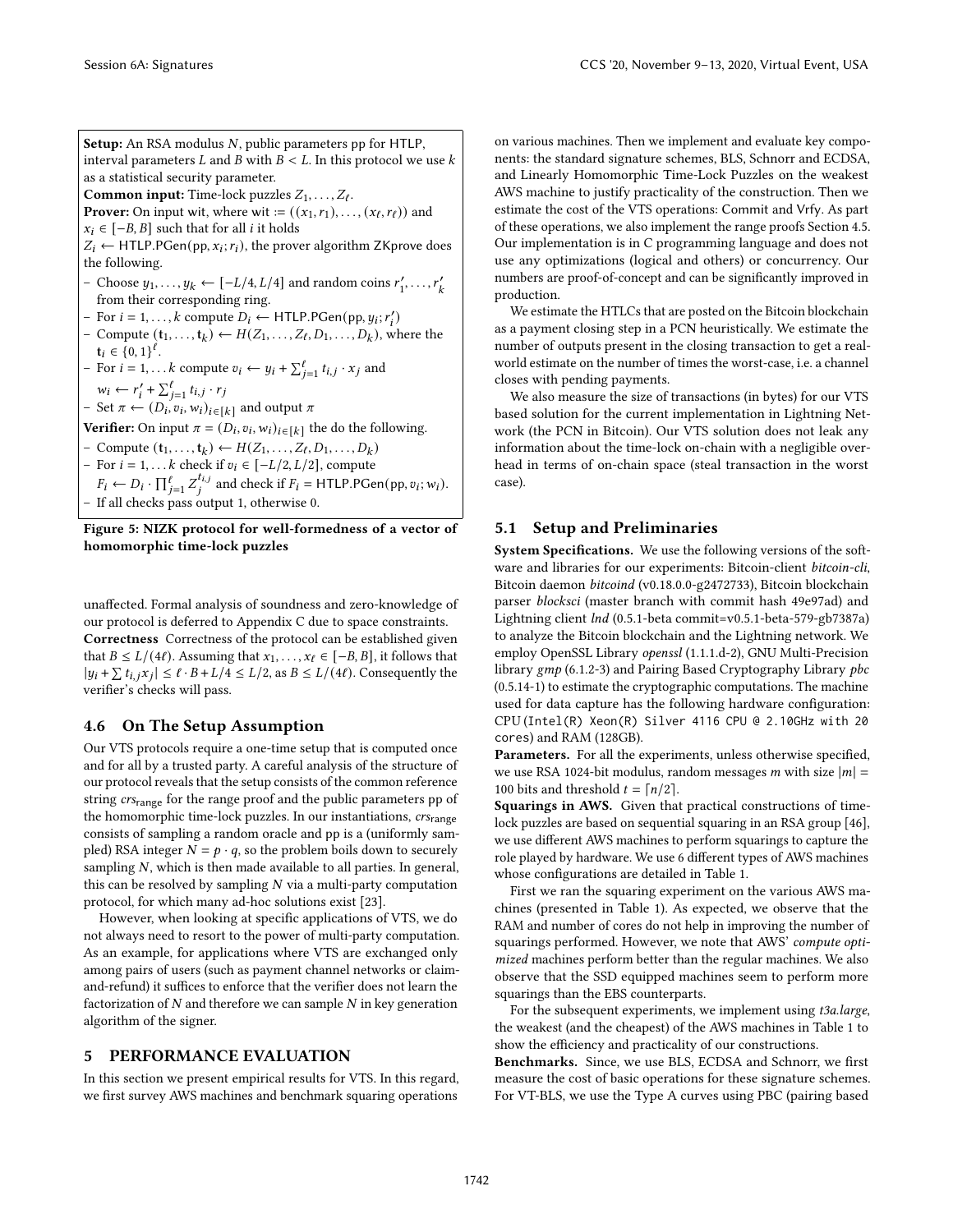| Machine    | <b>RAM</b> | <b>vCPU</b> | Disk       | <b>Special Features</b>                    | Cost(S/Hr) | $ N $ and Squarings   |                       |
|------------|------------|-------------|------------|--------------------------------------------|------------|-----------------------|-----------------------|
|            |            |             |            |                                            |            | 1024                  | 2048                  |
| t2.xlarge  | 16.0       | 4           | <b>EBS</b> | $\overline{\phantom{a}}$                   | 0.1856     | $5.853 \times 10^{9}$ | $1.881 \times 10^{9}$ |
| t3a.large  | 8.0        | 2           | <b>EBS</b> | $\overline{\phantom{0}}$                   | 0.0752     | $5.685 \times 10^{9}$ | $1.806 \times 10^{9}$ |
| c5n.large  | 5.25       | 2           | <b>EBS</b> | Compute Optimized                          | 0.108      | $8.069 \times 10^{9}$ | $2.600 \times 10^{9}$ |
| d2.xlarge  | 30.5       | 4           | HDD        | Storage Optimized                          | 0.69       | $5.025 \times 10^{9}$ | $1.525 \times 10^{9}$ |
| m5ad.large | 8.0        | 2           | <b>SSD</b> | $1 \times 75$ NVMe                         | 0.103      | $6.600 \times 10^{9}$ | $2.097 \times 10^{9}$ |
| r5ad.large | 16.0       | 2           | <b>SSD</b> | $1 \times 75$ NVMe and<br>Memory Optimized | 0.131      | $6.626 \times 10^{9}$ | $2.108 \times 10^{9}$ |

#### Table 1: AWS Machine Types and Squaring Performance

Table 2: A summary of costs for KGen, Sign and Vf

| Operation   Schnorr ECDSA |           |                   | BLS       |
|---------------------------|-----------|-------------------|-----------|
| Keygen                    | $1.69$ ms | $1.70 \text{ ms}$ | $0.024$ s |
| Sign                      | $1.63$ ms | $1.67 \text{ ms}$ | 0.023 s   |
| Verify                    | $1.55$ ms | $1.57$ ms         | 0.047 s   |

cryptography) library [38] for pairing implementation. For VT-ECDSA, we use the implementation and the secp256k1 curve present in OpenSSL [21]. For VT-Schnorr, we use the proposed BIP schnorr standard [51] to instantiate Schnorr in secp256k1 elliptic curves. A summary of the cost of key generation, signing and verification for these signature schemes is presented in Table 2.

#### 5.2 Performance Evaluation

Linearly Homomorphic Time-Lock Puzzles. We first implement a library for LHTLP variant proposed in [41] and use the library to estimate the cost (time) of various cryptographic operations needed to be performed in LHTLP.PSetup, LHTLP.PGen, LHTLP.PEval and LHTLP.PSolve.

We ran each phase of LHTLP 10 times and present the average. We used an RSA modulus of 1024 bits and  $T = 1.0 \times 10^6$ , on average:

- LHTLP.PSetup takes 5.521 s,
- LHTLP.PGen takes 9.93 ms,
- LHTLP.PSolve takes 0.692 s.
- Batching using LHTLP.PEval is very efficient (linear in number of puzzles merged) and this is presented in Figure 6.

Verifiable Timed Signatures. We estimate the time required to perform Commit and Prove and Verification algorithms for VT-BLS (Figure 2), VT-Schnorr (Figure 3) and VT-ECDSA (Figure 4), and present them in Table 3. We observe that the curves used for BLS are not optimized and therefore lead to much slower computations. All three implementations can be significantly improved using concurrency and other efficient data structures. We also observe that despite this, the operations are still practical for use in the real-world.

#### 5.3 VTS and Lightning Network

In order to get an idea for the hiding time parameter T and understand how the Commit transactions are employed in PCNs today, we study the Bitcoin PCN - the Lightning network.

Bitcoin uses elliptic curve secp256k1 for signature generation. There is a proposal to use Schnorr signatures [51]. We study the graph statistics for the Lightning Network (LN) [45] and analyze



Figure 6: The time to batch puzzles vs the number of puzzles batched.

Table 3: The cost (time) of commit and prove, and verification steps for Schnorr, ECDSA and BLS for different values of n.

| Operation  |        | Parameter <i>n</i> (Soundness error) |                             |  |  |
|------------|--------|--------------------------------------|-----------------------------|--|--|
|            |        | 30 $(6.44 \times 10^{-9})$           | 40 $(7.25 \times 10^{-12})$ |  |  |
| VT-BLS     | Commit | 20.44 s                              | 32.19 s                     |  |  |
|            | Verify | 33.24 s                              | 41.37 s                     |  |  |
| VT-ECDSA   | Commit | 7.77 s                               | 10.41 s                     |  |  |
|            | Verify | 7.53 s                               | 9.94 s                      |  |  |
| VT-Schnorr | Commit | 7.93 s                               | 10.71 s                     |  |  |
|            | Verify | 7.93 s                               | 10.72 s                     |  |  |

the number of outputs from the Bitcoin blockchain for our analysis. The number of outputs indicate the number of times a channel is closed before completion of PCN payment.

Lightning Graph Statistics. We scanned their network using the describegraph command of the lightning client. We consolidated the information into Table 4. We observe that 80.05% of the payment channels are disabled, i.e do not allow the channel to be a part of a PCN for a payment. We also observe that the time lock duration is 85.53 blocks which is equivalent to 14.25 hours giving an estimate to T.

Estimating Channel Closures. When a channel between Alice and Bob is closed, there are two primary outputs. The first output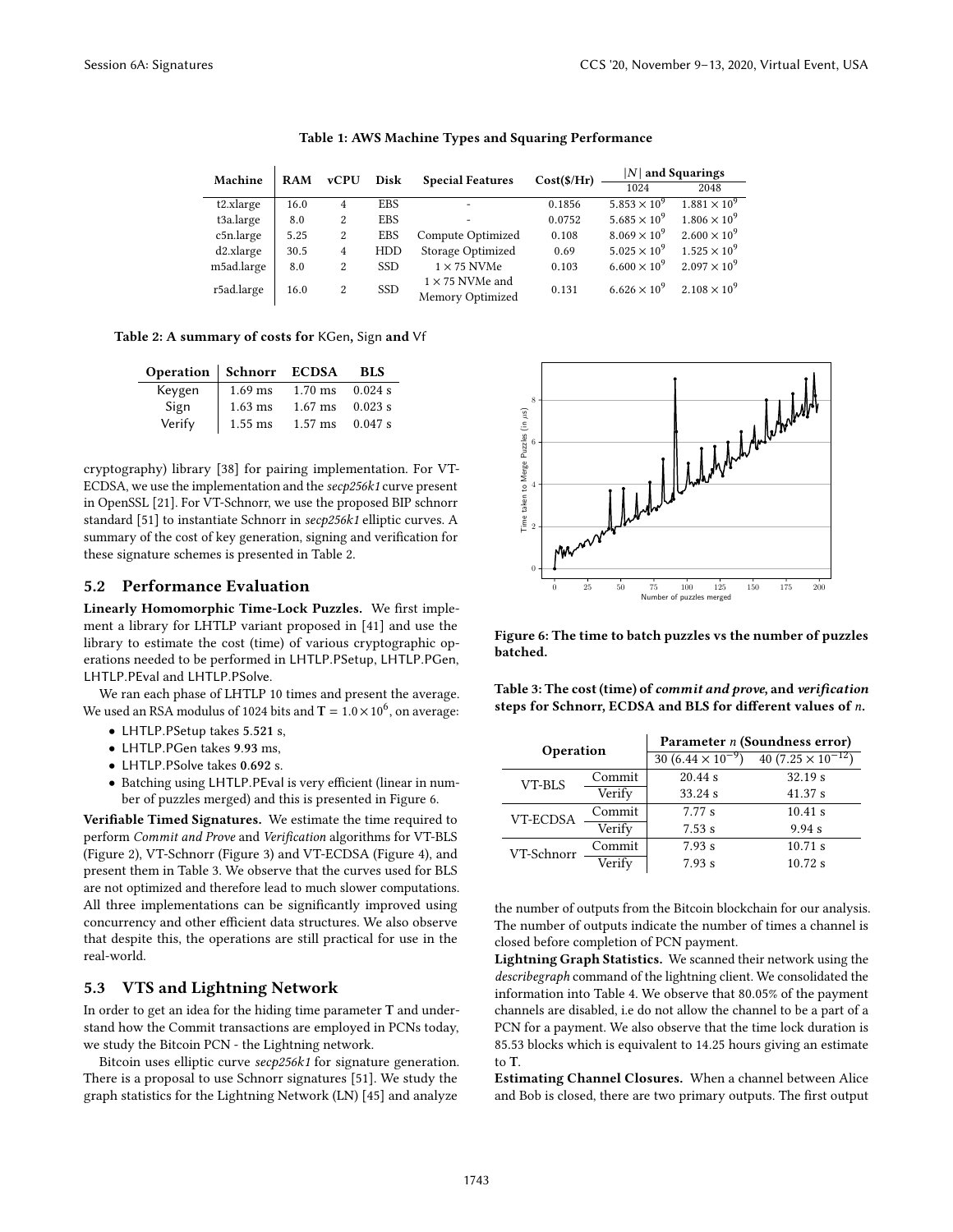#### Table 4: Lightning Graph Data (as of November 23, 2019)

| Parameter                | <b>Value</b>   | Unit          |
|--------------------------|----------------|---------------|
| Nodes                    | 4,692          |               |
| Channels                 | 30,665         |               |
| Percentage Disabled      | 80.05          | $\%$          |
| Avg. Channel Capacity    | 2, 673, 295.67 | sat           |
| Avg. Minimum HTLC Amount | 1, 237.42      | $10^{-3}$ sat |
| Avg. Base Fee            | 1,008.51       | $10^{-3}$ sat |
| Avg. Fee Rate            | 683, 536.66    | $10^{-6}$ sat |
| Avg. Time Lock Delta     | 85.53          | blocks        |

is the to\_local output which settles the money to the address going on-chain after a delay using P2WSH. This delay ensures that if Alice closes the channel using a stale transaction, Bob can use a revocation key to penalize Alice by stealing the money from the output. The second output to\_remote pays money (using P2WPKH) directly to the other user in the channel. Other outputs can exist if Alice and Bob were a part of a payment network, but one of them decides to close the channel. In this case, there are extra outputs which contain HTLC -Claim or Refund Scripts or a new channel creation. Since, we cannot know what these outputs until the witness is produced on chain, we conservatively estimate them as HTLC-Claim or Refund outputs.

Therefore estimating the number of closure transactions on the blockchain whose outputs are more than 2 gives an estimate of how likely the closure of a channel with an ongoing payment is in the real-world.

From the main chain, we observe 116, 502 closing transactions by examining opened outputs with one output matching a to local output. These are transactions that are used to close the payment channel. Among them, 66.84 % (77, 867) of transactions contain more than one  $P2WSH$  outputs. We present the number of  $P2WSH$ outputs in these closing transactions in Table 5.

Table 5: A histogram of the number of outputs in a lightning closing transaction. There is one standard output called the to\_local which pays self after a delay giving the remote user time to penalize the party if a stale transaction is published. Any output more than 1, indicates that the user was involved as a intermediate in a payment channel but decided to close the channel.

| # of P2WSH Outputs | # of Closing Tx |
|--------------------|-----------------|
| 1 (No HTLC output) | 38, 635         |
| 2 (1 HTLC output)  | 47, 172         |
| $3 - 10$           | 20,634          |
| $11 - 100$         | 9,245           |
| >100               | 10              |

From Table 4, we observe that the average base-fee is 1 satoshi which equates to 0.000087 USD (as of today) and the average feerate is 683 satoshis which amounts to 0.06 USD. From Table 1, we observe that a faster machine can perform a lot more (2×) squarings than the cheaper machines. However, this is not beneficial for the attacker. Lighting network consists of micro-transactions, whose

cost to exploit outweigh the gain. For privacy-critical applications, VTS provides an efficient alternative.

## 6 CONCLUSION AND FUTURE WORK

We theoretically analyze and present secure constructions for Verifiable Timed Signatures compatible with standard signatures such as BLS, Schnorr and ECDSA. Our constructions are efficient in terms of cost for verifying the timed commitments if they indeed encapsulate a valid signature on a message and if it can be obtained after the given time T. Our constructions are readily usable in several current day systems for achieving improved privacy and compatibility across several settings. We present several cryptocurrency-related applications for VTS and a variant of VTS where the signing key is committed instead of the signature. We experimentally evaluate our approach to show that our constructions are practical. In terms of future work, the next step is developing VTS-based solutions for other real world systems that can benefit from the timed nature of the primitive. Our verifiability techniques leaves open the question of whether we can improve the efficiency of the verifier and the size of the proof even further. Developing efficient range proofs with smaller slack for HTLP is of independent interest.

#### ACKNOWLEDGMENTS

This work was partially supported by the National Science Foundation under grants CNS 1719196 and CNS 1846316, and the IARPA HECTOR program. The work was also partially supported by the German research foundation (DFG) through the collaborative research center 1223, and by the state of Bavaria at the Nuremberg Campus of Technology (NCT). NCT is a research cooperation between FAU and the Technische Hochschule Nürnberg Georg Simon Ohm (THN). We would also like to thank the anonymous reviewers for their valuable comments for improving the paper.

## REFERENCES

- [1] [n.d.]. bip32. ([n. d.]). https://github.com/bitcoin/bips/blob/master/bip-0032. mediawiki.
- [2] [n.d.]. Bitcoin Wiki: Payment Channels. https://en.bitcoin.it/wiki/Payment\_ channels.
- [3] [n.d.]. BOLT #3: Bitcoin Transaction and Script Formats. https://github.com/ lightningnetwork/lightning-rfc/blob/master/03-transactions.md#offered-htlcoutputs.
- [4] [n.d.]. Self Decrypting Files. https://www.gwern.net/Self-decrypting-files.
- [5] Benny Applebaum, Yuval Ishai, and Eyal Kushilevitz. 2011. How to Garble Arithmetic Circuits. In 52nd FOCS, Rafail Ostrovsky (Ed.). IEEE Computer Society Press, Palm Springs, CA, USA, 120-129. https://doi.org/10.1109/FOCS.2011.40
- [6] Vivek Kumar Bagaria, Joachim Neu, and David Tse. 2020. Boomerang: Redundancy Improves Latency and Throughput in Payment-Channel Networks. In 24th International Conference on Financial Cryptography and Data Security FC 2020. 304-324.
- [7] Waclaw Banasik, Stefan Dziembowski, and Daniel Malinowski. 2016. Efficient Zero-Knowledge Contingent Payments in Cryptocurrencies Without Scripts. In ESORICS 2016, Part II (LNCS, Vol. 9879), Ioannis G. Askoxylakis, Sotiris Ioannidis, Sokratis K. Katsikas, and Catherine A. Meadows (Eds.). Springer, Heidelberg, Germany, Heraklion, Greece, 261-280. https://doi.org/10.1007/978-3-319-45741-3\_14
- [8] Rachid El Bansarkhani and Jan Sturm. 2016. An Efficient Lattice-Based Multisignature Scheme with Applications to Bitcoins. In CANS 16 (LNCS, Vol. 10052), Sara Foresti and Giuseppe Persiano (Eds.). Springer, Heidelberg, Germany, Milan, Italy, 140-155. https://doi.org/10.1007/978-3-319-48965-0\_9
- [9] Eli Ben-Sasson, Alessandro Chiesa, Christina Garman, Matthew Green, Ian Miers, Eran Tromer, and Madars Virza. 2014. Zerocash: Decentralized Anonymous Payments from Bitcoin. In 2014 IEEE Symposium on Security and Privacy. IEEE Computer Society Press, Berkeley, CA, USA, 459-474. https://doi.org/10.1109/ SP.2014.36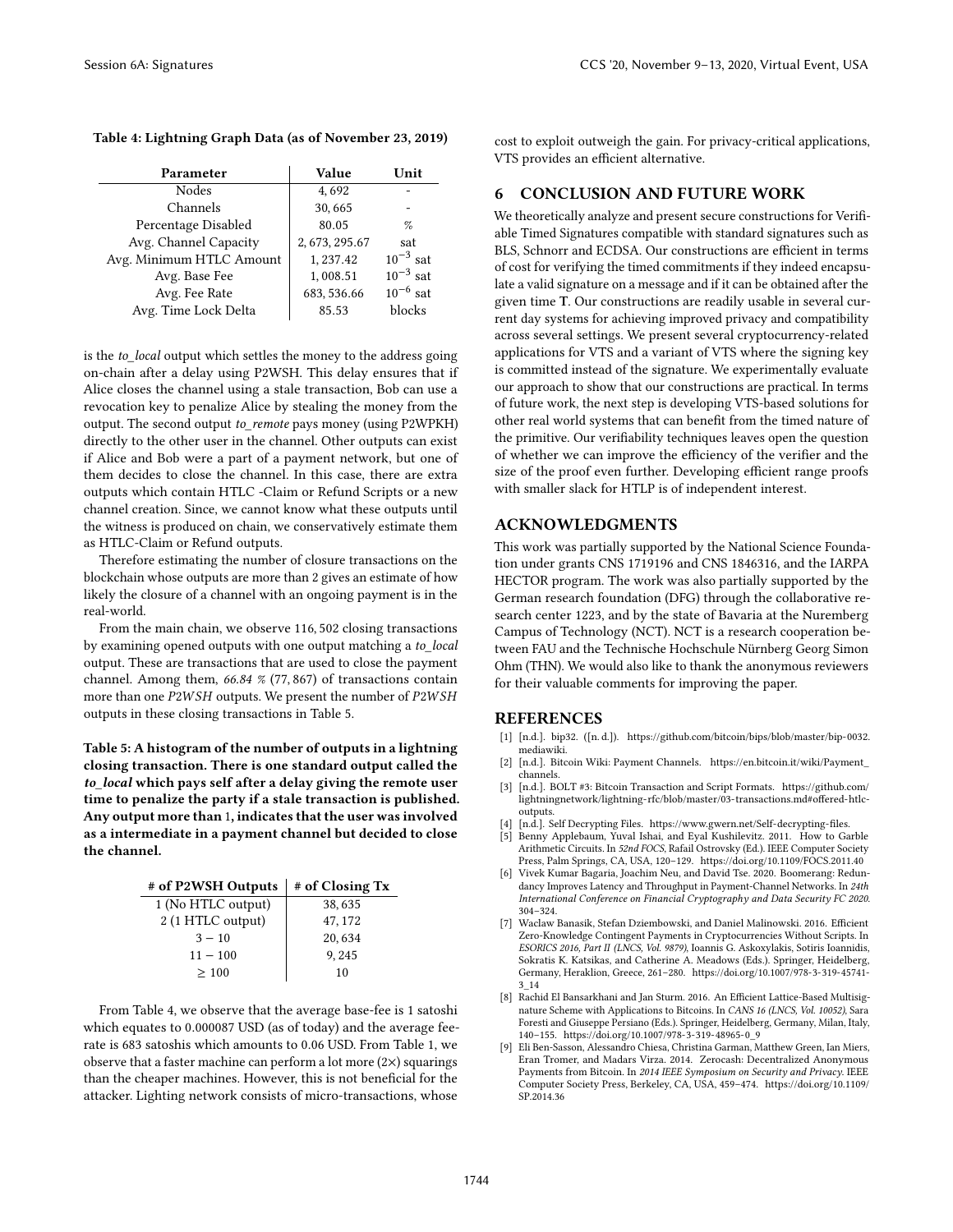- [10] Iddo Bentov and Ranjit Kumaresan. 2014. How to Use Bitcoin to Design Fair Protocols. In CRYPTO 2014, Part II (LNCS, Vol. 8617), Juan A. Garay and Rosario Gennaro (Eds.). Springer, Heidelberg, Germany, Santa Barbara, CA, USA, 421-439. https://doi.org/10.1007/978-3-662-44381-1\_24
- [11] Nir Bitansky, Shafi Goldwasser, Abhishek Jain, Omer Paneth, Vinod Vaikuntanathan, and Brent Waters. 2016. Time-Lock Puzzles from Randomized Encodings. In ITCS 2016, Madhu Sudan (Ed.). ACM, Cambridge, MA, USA, 345-356. https://doi.org/10.1145/2840728.2840745
- [12] Dan Boneh, Manu Drijvers, and Gregory Neven. 2018. Compact Multi-signatures for Smaller Blockchains. In ASIACRYPT 2018, Part II (LNCS, Vol. 11273), Thomas Peyrin and Steven Galbraith (Eds.). Springer, Heidelberg, Germany, Brisbane, Queensland, Australia, 435-464. https://doi.org/10.1007/978-3-030-03329-3\_15
- [13] Dan Boneh, Craig Gentry, Ben Lynn, and Hovav Shacham. 2003. Aggregate and Verifiably Encrypted Signatures from Bilinear Maps. In EUROCRYPT 2003 (LNCS, Vol. 2656), Eli Biham (Ed.). Springer, Heidelberg, Germany, Warsaw, Poland, 416ś432. https://doi.org/10.1007/3-540-39200-9\_26
- [14] Dan Boneh, Ben Lynn, and Hovav Shacham. 2001. Short Signatures from the Weil Pairing. In ASIACRYPT 2001 (LNCS, Vol. 2248), Colin Boyd (Ed.). Springer, Heidelberg, Germany, Gold Coast, Australia, 514-532. https://doi.org/10.1007/3-540-45682-1\_30
- [15] Dan Boneh and Moni Naor. 2000. Timed Commitments. In CRYPTO 2000 (LNCS, Vol. 1880), Mihir Bellare (Ed.). Springer, Heidelberg, Germany, Santa Barbara, CA, USA, 236-254. https://doi.org/10.1007/3-540-44598-6\_15
- [16] Ivan Damgård and Mats Jurik. 2001. A Generalisation, a Simplification and Some Applications of Paillier's Probabilistic Public-Key System. In PKC 2001 (LNCS, Vol. 1992), Kwangjo Kim (Ed.). Springer, Heidelberg, Germany, Cheju Island, South Korea, 119-136. https://doi.org/10.1007/3-540-44586-2\_9
- [17] Alfredo De Santis, Silvio Micali, and Giuseppe Persiano. 1987. Non-interactive zero-knowledge proof systems. In Conference on the Theory and Application of Cryptographic Techniques. Springer, 52-72.
- [18] Manu Drijvers, Kasra Edalatnejad, Bryan Ford, Eike Kiltz, Julian Loss, Gregory Neven, and Igors Stepanovs. 2019. On the security of two-round multi-signatures. In On the Security of Two-Round Multi-Signatures. IEEE, 0.
- [19] Lisa Eckey, Sebastian Faust, Kristina Hostáková, and Stefanie Roos. 2020. Splitting Payments Locally While Routing Interdimensionally. IACR Cryptol. ePrint Arch. 2020 (2020), 555.
- [20] Christoph Egger, Pedro Moreno-Sanchez, and Matteo Maffei. 2019. Atomic Multi-Channel Updates with Constant Collateral in Bitcoin-Compatible Payment-Channel Networks. In ACM CCS 2019. ACM Press, 801-815. https://doi.org/10. 1145/3319535.3345666
- [21] Ralf S Engelschall. 2001. Openssl: The open source toolkit for SSL/TLS. URL: http://www. openssl. org (2001), 2001-04.
- [22] Amos Fiat and Adi Shamir. 1987. How to Prove Yourself: Practical Solutions to Identification and Signature Problems. In CRYPTO'86 (LNCS, Vol. 263), Andrew M. Odlyzko (Ed.). Springer, Heidelberg, Germany, Santa Barbara, CA, USA, 186-194. https://doi.org/10.1007/3-540-47721-7\_12
- [23] Tore Kasper Frederiksen, Yehuda Lindell, Valery Osheter, and Benny Pinkas. 2018. Fast distributed RSA key generation for semi-honest and malicious adversaries. In Annual International Cryptology Conference. Springer, 331-361.
- [24] Juan A. Garay and Markus Jakobsson. 2003. Timed Release of Standard Digital Signatures. In FC 2002 (LNCS, Vol. 2357), Matt Blaze (Ed.). Springer, Heidelberg, Germany, Southampton, Bermuda, 168-182.
- [25] Juan A. Garay and Carl Pomerance. 2003. Timed Fair Exchange of Standard Signatures: [Extended Abstract]. In FC 2003 (LNCS, Vol. 2742), Rebecca Wright (Ed.). Springer, Heidelberg, Germany, Guadeloupe, French West Indies, 190-207.
- [26] Rosario Gennaro and Steven Goldfeder. 2018. Fast multiparty threshold ecdsa with fast trustless setup. In Proceedings of the 2018 ACM SIGSAC Conference on Computer and Communications Security. ACM, 1179-1194.
- [27] Christian Hanser, Max Rabkin, and Dominique Schröder. 2015. Verifiably Encrypted Signatures: Security Revisited and a New Construction. In ESORICS 2015, Part I (LNCS, Vol. 9326), Günther Pernul, Peter Y. A. Ryan, and Edgar R. Weippl (Eds.). Springer, Heidelberg, Germany, Vienna, Austria, 146-164. https://doi.org/ 10.1007/978-3-319-24174-6\_8
- [28] Don Johnson, Alfred Menezes, and Scott Vanstone. 2001. The Elliptic Curve Digital Signature Algorithm (ECDSA). International Journal of Information Security 1, 1 (01 Aug 2001), 36-63. https://doi.org/10.1007/s102070100002
- [29] Jonathan Katz. 2010. Digital signatures. Springer Science & Business Media.
- [30] Jonathan Katz, Andrew Miller, and Elaine Shi. 2014. Pseudonymous secure computation from time-lock puzzles. (2014).
- [31] Ranjit Kumaresan and Iddo Bentov. 2014. How to Use Bitcoin to Incentivize Correct Computations. In ACM CCS 2014, Gail-Joon Ahn, Moti Yung, and Ninghui Li (Eds.). ACM Press, Scottsdale, AZ, USA, 30-41. https://doi.org/10.1145/2660267. 2660380
- [32] Ranjit Kumaresan, Tal Moran, and Iddo Bentov. 2015. How to Use Bitcoin to Play Decentralized Poker. In ACM CCS 2015, Indrajit Ray, Ninghui Li, and Christopher Kruegel (Eds.). ACM Press, Denver, CO, USA, 195-206. https: //doi.org/10.1145/2810103.2813712
- [33] Russell W. F. Lai, Viktoria Ronge, Tim Ruffing, Dominique Schröder, Sri Aravinda Krishnan Thyagarajan, and Jiafan Wang. 2019. Omniring: Scaling Private Payments Without Trusted Setup. In Proceedings of the 2019 ACM SIGSAC Conference on Computer and Communications Security (London, United Kingdom) (CCS '19). Association for Computing Machinery, New York, NY, USA, 31-48. https://doi.org/10.1145/3319535.3345655
- [34] Huijia Lin, Rafael Pass, and Pratik Soni. 2017. Two-Round and Non-Interactive Concurrent Non-Malleable Commitments from Time-Lock Puzzles. In 58th FOCS, Chris Umans (Ed.). IEEE Computer Society Press, Berkeley, CA, USA, 576-587. https://doi.org/10.1109/FOCS.2017.59
- [35] Yehuda Lindell. 2017. Fast secure two-party ECDSA signing. In Annual International Cryptology Conference. Springer, 613-644.
- [36] Yehuda Lindell and Ariel Nof. 2018. Fast secure multiparty ecdsa with practical distributed key generation and applications to cryptocurrency custody. In Proceedings of the 2018 ACM SIGSAC Conference on Computer and Communications Security. ACM, 1837-1854.
- [37] Yehuda Lindell and Ariel Nof. 2018. Fast Secure Multiparty ECDSA with Practical Distributed Key Generation and Applications to Cryptocurrency Custody. In ACM CCS 2018, David Lie, Mohammad Mannan, Michael Backes, and XiaoFeng Wang (Eds.). ACM Press, Toronto, ON, Canada, 1837-1854. https://doi.org/10. 1145/3243734.3243788
- [38] Ben Lynn et al. 2006. PBC library. Online: http://crypto. stanford. edu/pbc 59  $(2006)$ , 76 $-99$ .
- [39] Giulio Malavolta, Pedro Moreno-Sanchez, Aniket Kate, Matteo Maffei, and Srivatsan Ravi. 2017. Concurrency and Privacy with Payment-Channel Networks. In ACM CCS 2017, Bhavani M. Thuraisingham, David Evans, Tal Malkin, and Dongyan Xu (Eds.). ACM Press, Dallas, TX, USA, 455-471. https://doi.org/10. 1145/3133956.3134096
- [40] Giulio Malavolta, Pedro Moreno-Sanchez, Clara Schneidewind, Aniket Kate, and Matteo Maffei. 2019. Anonymous Multi-Hop Locks for Blockchain Scalability and Interoperability. In NDSS 2019. The Internet Society, San Diego, CA, USA.
- [41] Giulio Malavolta and Sri Aravinda Krishnan Thyagarajan. 2019. Homomorphic Time-Lock Puzzles and Applications. In CRYPTO 2019, Part I (LNCS), Hovav Shacham and Alexandra Boldyreva (Eds.). Springer, Heidelberg, Germany, Santa Barbara, CA, USA, 620-649. https://doi.org/10.1007/978-3-030-26948-7\_22
- [42] Gregory Maxwell, Andrew Poelstra, Yannick Seurin, and Pieter Wuille. 2018. Simple Schnorr Multi-Signatures with Applications to Bitcoin. Cryptology ePrint Archive, Report 2018/068. https://eprint.iacr.org/2018/068.
- [43] Satoshi Nakamoto. 2008. Bitcoin: A peer-to-peer electronic cash system.
- [44] Pascal Paillier. 1999. Public-Key Cryptosystems Based on Composite Degree Residuosity Classes. In EUROCRYPT'99 (LNCS, Vol. 1592), Jacques Stern (Ed.). Springer, Heidelberg, Germany, Prague, Czech Republic, 223-238. https://doi. org/10.1007/3-540-48910-X\_16
- [45] Joseph Poon and Thaddeus Dryja. 2016. The bitcoin lightning network: Scalable off-chain instant payments.
- [46] R. L. Rivest, A. Shamir, and D. A. Wagner. 1996. Time-lock Puzzles and Timedrelease Crypto. Technical Report. Cambridge, MA, USA.
- [47] Claus-Peter Schnorr. 1990. Efficient Identification and Signatures for Smart Cards. In CRYPTO'89 (LNCS, Vol. 435), Gilles Brassard (Ed.). Springer, Heidelberg, Germany, Santa Barbara, CA, USA, 239-252. https://doi.org/10.1007/0-387-34805-0\_22
- [48] Adi Shamir. 1979. How to share a secret. *Commun. ACM* 22, 11 (1979), 612–613.<br>[49] Vibhaalakshmi Sivaraman. Shaileshh Boija Venkatakrishnan. Kathleen Ruan
- [49] Vibhaalakshmi Sivaraman, Shaileshh Bojja Venkatakrishnan, Kathleen Ruan, Parimarjan Negi, Lei Yang, Radhika Mittal, Giulia Fanti, and Mohammad Alizadeh. 2020. High Throughput Cryptocurrency Routing in Payment Channel Networks. In 17th {USENIX} Symposium on Networked Systems Design and Implementation  $({\{NSDI\}}$  20). 777-796.
- [50] Sri Aravinda Krishnan Thyagarajan, Adithya Bhat, Giulio Malavolta, Nico Döttling, Aniket Kate, and Schröder Dominique. [n.d.]. Verifiable Timed Signatures Project Page. ([n. d.]). https://github.com/verifiable-timed-signatures/web/.
- [51] P Wuille. 2018. Schnorr's bip.
- [52] Jan Henrik Ziegeldorf, Fred Grossmann, Martin Henze, Nicolas Inden, and Klaus Wehrle. 2015. Coinparty: Secure multi-party mixing of bitcoins. In Proceedings of the 5th ACM Conference on Data and Application Security and Privacy. ACM,  $75 - 86.$
- [53] Jan Henrik Ziegeldorf, Roman Matzutt, Martin Henze, Fred Grossmann, and Klaus Wehrle. 2018. Secure and anonymous decentralized Bitcoin mixing. Future Generation Computer Systems 80 (2018), 448-466.

## A CRYPTOGRAPHIC BUILDING BLOCKS

## A.1 Digital Signatures

DEFINITION 4 (DIGITAL SIGNATURES). A (digital) signature scheme consists of three probabilistic polynomial time algorithms (KGen, Sign, Vf) such that: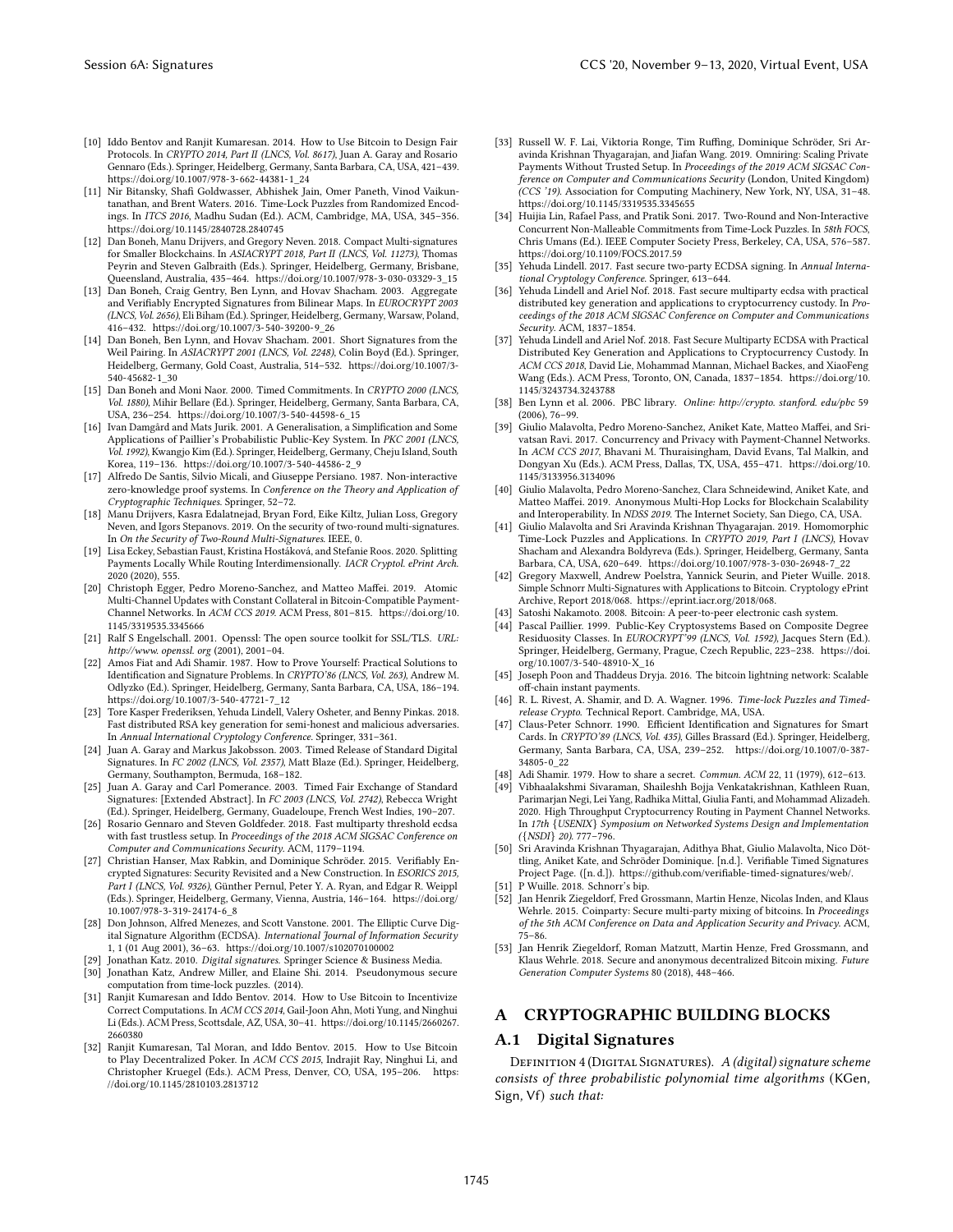- (pk, sk)  $\leftarrow$  KGen(1<sup> $\lambda$ </sup>): the key generation algorithm takes as input a security parameter  $1^{\lambda}$  and outputs a pair of keys (pk, sk). We assume that pk and sk each has length at least  $\lambda$ , and that  $\lambda$  can be determined from pk or sk.
- $\sigma \leftarrow$  Sign(sk, m): the signing algorithm takes as input a private key sk and a message m from some message space (that may depend on pk). It outputs a signature  $\sigma$ .
- 0/1  $\leftarrow$  Vf(pk, m,  $\sigma$ ): the deterministic verification algorithm Vf takes as input a public key  $pk$ , a message  $m$ , and a signature  $\sigma$ . It outputs a bit b, with  $b = 1$  meaning valid and  $b = 0$ meaning invalid.

It is required that except with negligible probability over (pk, sk) output by KGen( $1^{\lambda}$ ), it holds that Vf(pk, m, Sign(sk, m)) = 1 for every (legal) message m.

DEFINITION 5. A signature scheme  $DS = (KGen, Sign, Vf)$  is existentially unforgeable under an adaptive chosen-message attack, or just secure, if for all probabilistic polynomial-time adversaries A, there is a negligible function negl such that:

$$
Pr\left[\mathsf{ExpEUFCMA}_{\mathcal{A},DS}(\lambda) = 1\right] \leq negl
$$

```
ExpEUFCMA_{\mathcal{A},DS}(\lambda)\overline{O}:=\emptyset(pk, sk) \leftarrow {\sf KGen}(1^{\lambda})(m^*, \sigma^*) \leftarrow \mathcal{A}^{\text{SignO}}(pk)b^* = \mathsf{Vf}(pk, m^*, \sigma^*) \wedge (m^* \notin Q)return b^*Oracle SignO(m)\sigma \leftarrow Sign(sk, m)
                                                 Q := Q \cup \{\sigma\}return \sigma
```
Figure 7: Experiment for unforgeability of the signature scheme DS

## A.2 Time-Lock Puzzles

We recall the definition of standard time-lock puzzles [11]. For conceptual simplicity we consider only schemes with binary solutions.

DEFINITION 6 (TIME-LOCK PUZZLES). A time-lock puzzle is a tuple of two algorithms (PGen, PSolve) defined as follows.

- $Z \leftarrow \text{PGen}(T, s)$  a probabilistic algorithm that takes as input a hardness-parameter T and a solution  $s \in \{0, 1\}$ , and outputs a puzzle Z.
- $s \leftarrow \text{PSolve}(Z)$  a deterministic algorithm that takes as input  $a$  puzzle  $Z$  and outputs a solution  $s$ .

DEFINITION 7 (CORRECTNESS). For all  $\lambda \in \mathbb{N}$ , for all polynomials T in  $\lambda$ , and for all  $s \in \{0, 1\}$ , it holds that  $s = \text{PSolve}(\text{PGen}(T, s))$ .

DEFINITION 8 (SECURITY). A scheme (PGen, PSolve) is secure with gap  $\varepsilon < 1$  if there exists a polynomial  $\tilde{T}(\cdot)$  such that for all polynomials  $\mathrm{T}(\cdot)\geq \mathrm{\tilde{T}}(\cdot)$  and every polynomial-size adversary  $\mathcal{A}=$  $\{\mathcal{A}_{\lambda}\}_{\lambda \in \mathbb{N}}$  of depth  $\leq T^{\varepsilon}(\lambda)$ , there exists a negligible function  $\mu(\cdot)$ , such that for all  $\lambda \in \mathbb{N}$  it holds that

$$
\Pr\left[b \leftarrow \mathcal{A}(Z): Z \leftarrow \text{PGen}(T(\lambda), b) \right] \leq \frac{1}{2} + \mu(\lambda).
$$

#### A.3 Homomorphic Time-Lock Puzzles

Definition 9 (Homomorphic Time-Lock Puzzles [41]). Let  $C = \{C_{\lambda}\}_{{\lambda \in \mathbb{N}}}$  be a class of circuits and let S be a finite domain. A homomorphic time-lock puzzle (HTLP) with respect to C and with solution space S is tuple of four algorithms (HTLP.PSetup, HTLP.PGen, HTLP.PSolve, HTLP.PEval) defined as follows.

- pp  $\leftarrow$  HTLP.PSetup( $1^{\lambda}$ , T) a probabilistic algorithm that takes as input a security parameter  $1^{\lambda}$  and a time hardness parameter T, and outputs public parameters pp.
- $Z \leftarrow$  HTLP.PGen(pp, s) a probabilistic algorithm that takes as input public parameters pp, and a solution  $s \in S$ , and  $outouts$  a  $puzzle$   $Z$ .
- $s \leftarrow$  HTLP.PSolve(pp, Z) a deterministic algorithm that takes as input public parameters  $pp$  and a puzzle  $Z$  and outputs a solution s.
- $Z'$  ← HTLP.PEval(C, pp,  $Z_1, ..., Z_n$ ) a probabilistic algorithm that takes as input a circuit  $C \in C_{\lambda}$ , public parameters pp and a set of n puzzles  $(Z_1, \ldots, Z_n)$  and outputs a puzzle  $Z^{\prime}$ .

Security requires that the solution of the puzzles is hidden for all adversaries that run in (parallel) time less than T. Here we consider a basic version where the time is counted from the moment the public parameters are published.

DEFINITION 10 (SECURITY OF HTLP). An HTLP scheme consisting of HTLP.PSetup, HTLP.PGen, HTLP.PSolve, HTLP.PEval, is secure with gap  $\varepsilon < 1$  if there exists a polynomial  $\tilde{\mathbf{T}}(\cdot)$  such that for all polynomials  $T(\cdot) \geq \tilde{T}(\cdot)$  and every polynomial-size adversary  $(\mathcal{A}_1, \mathcal{A}_2)$  $=\{(\mathcal{A}_1,\mathcal{A}_2)_\lambda\}_{\lambda\in\mathbb{N}}$  where the depth of  $\mathcal{A}_2$  is bounded from above by  $\mathbf{T}^{\varepsilon}(\lambda)$ , there exists a negligible function  $\mu(\cdot)$ , such that for all  $\lambda \in \mathbb{N}$ it holds that

$$
\Pr\left[b \leftarrow \mathcal{A}_2(pp, Z, \tau): \begin{array}{c} (\tau, s_0, s_1) \leftarrow \mathcal{A}_1(1^{\lambda}) \\ pp \leftarrow \text{HTLP.PSetup}(1^{\lambda}, \text{T}(\lambda)) \\ b \leftarrow s \{0, 1\} \\ Z \leftarrow \text{HTLP.PGen}(pp, s_b) \end{array}\right]\right]
$$

$$
\leq \frac{1}{2} + \mu(\lambda)
$$

and  $(s_0, s_1) \in S^2$ .

DEFINITION 11 (COMPACTNESS). Let  $C = {C_\lambda}_{\lambda \in \mathbb{N}}$  be a class of circuits (along with their respective representations). An HTLP scheme (HTLP.PSetup, HTLP.PGen, HTLP.PSolve, HTLP.PEval) is compact (for the class C) if for all  $\lambda \in \mathbb{N}$ , all polynomials T in  $\lambda$ , all circuits  $C \in C_{\lambda}$  and respective inputs  $(s_1, ..., s_n) \in S^n$ , all pp in the support of HTLP.PSetup( $1^{\lambda}$ , T), and all  $Z_i$  in the support of HTLP.PGen(pp,  $s_i$ ), the following two conditions are satisfied:

- There exists a fixed polynomial  $p(\cdot)$  such that  $|Z| = p(\lambda, |C(s_1,$  $\dots, s_n)|$ , where  $Z \leftarrow \text{HTLP.PEval}(C, pp, Z_1, \dots, Z_n).$
- There exists a fixed polynomial  $\tilde{p}(\cdot)$  such that the runtime of HTLP.PEval(C, pp,  $Z_1, \ldots, Z_n$ ) is bounded by  $\tilde{p}(\lambda, |C|)$ .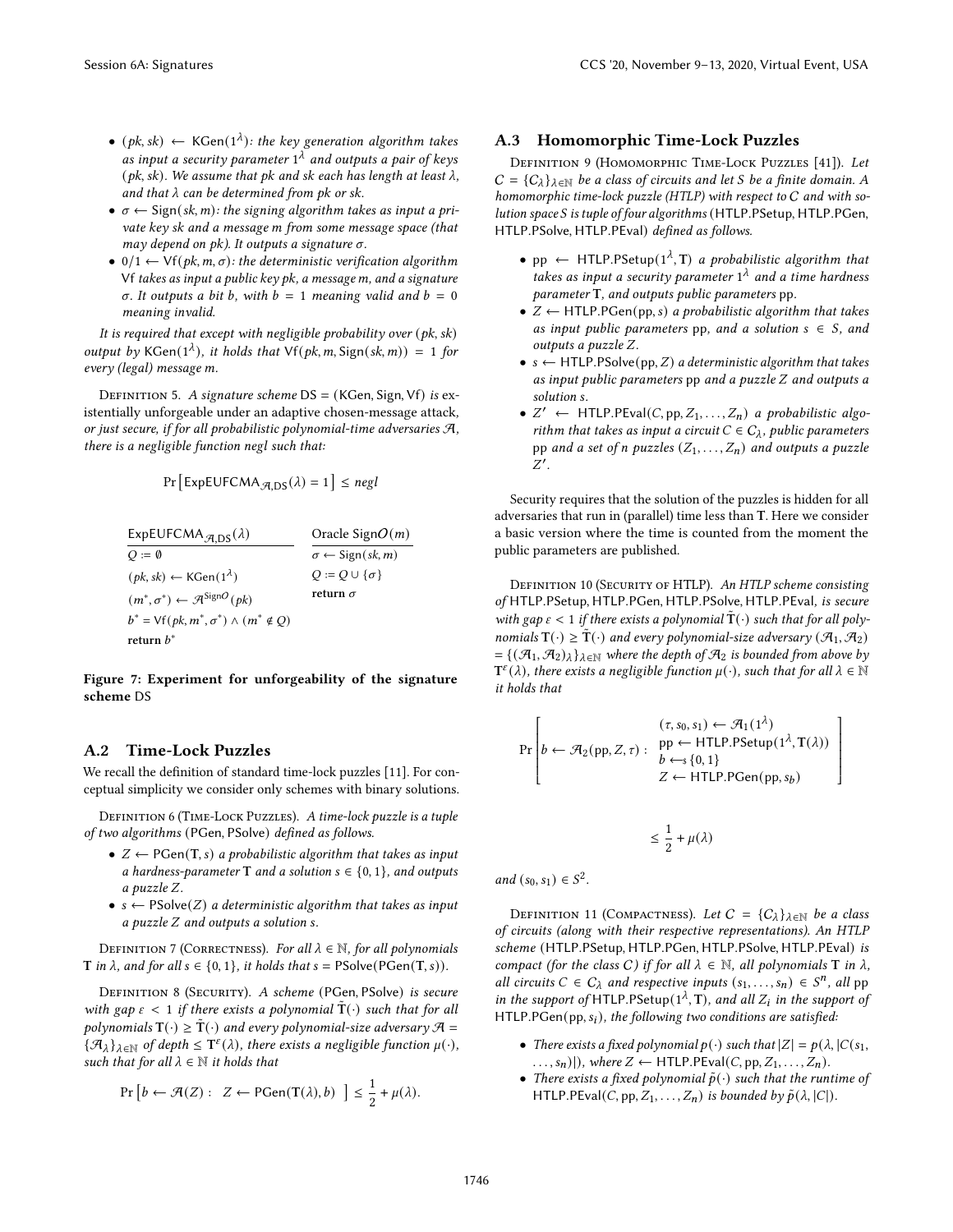# B SECURITY ANALYSIS OF VTS **CONSTRUCTIONS**

#### B.1 Proof of Theorem 1 and Theorem 2

PROOF. We show that the protocol (Figure 2) is private against an adversary of depth bounded by  $T^{\varepsilon}$ , for some non-negative  $\varepsilon$  < 1. We now gradually change the simulation through a series of hybrids and then we argue about the proximity of neighbouring experiments.

Hybrid  $\mathcal{H}_0$  : This is the original execution.

Hybrid  $H_1$ : This is identical to the previous hybrid except that the random oracle is simulated by lazy sampling. In addition a random set  $I^*$  (where  $|I^*| = t - 1$ ) is sampled ahead of time, and the output of the random oracle on the cut-and-choose instance is programmed to  $I^*$ . Note that the changes of this hybrid are only syntactical and therefore the distribution is unchanged.

Hybrid  $H_2$ : In this hybrid we sample a simulated common reference string crs<sub>range</sub>. By the zero-knowledge property of (ZKsetup, ZKprove, ZKverify) this change is computationally indistinguishable.

Hybrid  $H_3 \dots H_{3+n}$  : In the hybrid  $H_{3+i}$ , for all  $i \in [n]$ , the proof  $\pi_{\text{range}, i}$  is computed via the simulator provided by the underlying NIZK proof. By the zero-knowledge property of (ZKsetup, ZKprove, ZKverify), the distance between neighbouring hybrids is bounded by a negligible function in the security parameter.

Hybrid  $\mathcal{H}_{3+n}$  . . .  $\mathcal{H}_{3+2n-t+1}$  : In the *i*-th hybrid  $\mathcal{H}_{3+i}$ , for all  $i \in [n-1]$  $(t-1)$ ], the puzzle corresponding to the *i*-th element of the set  $\bar{I}^*$  is computed as <code>LHTLP.PGen(pp,0 $\lambda$ ; $r_i$ )</code>, where  $\bar{I}^*$  is the complement of  $I^*$ . Since the distinguisher is depth-bounded, indistinguishability follows from an invocation of the security of LHTLP..

Hybrid  $\mathcal{H}_{3+2n-t+2}$ : In this hybrid the prover behaves as follows. For all  $i \in I^*$  it samples a uniform  $\alpha_i \leftarrow \mathbb{Z}_q$  and sets  $h_i = g_0^{\alpha_i}$ and computes the puzzle as described in the protocol. On the other hand, for all  $i \notin I^*$  it computes  $h_i$  as

$$
h_i = \left(\frac{pk}{\prod_{j \in I^*} h_j^{\ell_j(0)}}\right)^{\ell_i(0)^{-1}}
$$

The rest of the execution is unchanged. Note that for all  $i \notin I^*$  we have that

.

$$
\prod_{j\in I^*}h_j^{\ell_j(0)}\cdot h_i^{\ell_i(0)}=pk
$$

as expected. It follows that the changes in this hybrid are only syntactical and the distribution induced is identical to that of the previous hybrid.

Simulator  $S$  : The simulator is defined to be identical to the last hybrid. Note that no information about the witness is used to compute the proof. This concludes our proof.  $□$ 

We now show that our protocol (Figure 2) is sound and the proof of Theorem 2.

PROOF. We analyze the protocol in its interactive version and the soundness of non-interactive protocol follows from the Fiat-Shamir transformation [22] for constant-round protocols. Let  $\mathcal A$  be an adversary that efficiently breaks the soundness of the protocol. In particular this means that the adversary produces a commitment

 $(Z_1, \ldots, Z_n)$  such that for all  $Z_i \notin I$  it holds that LHTLP.PSolve(pp,  $Z_i$ ) =  $\tilde{\sigma}_i$  such that

 $e(g_0, \tilde{\sigma}_i) \neq e(h_i, H(m)).$ 

Assume the contrary, then we could recover a valid signature on  $m$ by interpolating  $\tilde{\sigma}_i$  with  $\{\sigma_i\}_{i\in I}$ , which satisfy the above relation by definition of the verification algorithm. Further observe that all puzzles  $(Z_1, \ldots, Z_n)$  are well-formed, i.e., the solving algorithm always outputs some well-defined value, except with negligible probability, by the soundness of the range NIZK.

It follows that, given  $(Z_1, \ldots, Z_n)$  we can recover some set  $I'$ in polynomial time by solving the puzzles and checking which of the signatures satisfy the above relation. In order for the verifier to accept, it must be the case that  $I' = I$  which means that the prover correctly guesses a random  $n$ -bit string uniformly chosen from the set of strings with exactly  $n/2$ -many 0's. This happens with probability exactly  $\frac{(n/2!)^2}{n!}$  $\frac{1}{n!}$ .

Observe that, in the non-interactive variant of the protocol, the above argument holds even in the presence of an arbitrary (polynomial) number of simulated proofs, as long as the range NIZK is simulation-sound. Therefore, if we instantiate the range NIZK with a simulation-sound scheme, then so is the resulting VTS.  $\qquad \Box$ 

#### B.2 Proof of Theorem 3 and Theorem 4

PROOF. We show that the protocol (Figure 3) is private against an adversary of depth bounded by  $T^{\varepsilon}$ , for some non-negative  $\varepsilon < 1$ . Consider the following sequence of hybrids.

Hybrid  $\mathcal{H}_0 \dots \mathcal{H}_{3+2n-t+1}$  : Defined as in the proof of Theorem 1. Hybrid  $H_{3+2n-t+2}$ : In this hybrid the prover behaves as follows. For all  $i \in I^*$  it samples a uniform  $(x_i, k_i) \leftarrow \mathbb{Z}_q$  and sets  $h_i = g^{x_i}$ ,  $R_i = g^{k_i}$ , and  $s_i = k_i + cx_i$  and computes the corresponding puzzle as described in the protocol. On the other hand, for all  $i \notin I^*$  it computes  $h_i$  as

$$
h_i = \left(\frac{pk}{\prod_{j \in I^*} h_j^{\ell_j(0)}}\right)^{\ell_i(0)^{-1}} \text{ and }
$$

$$
R_i = \left(\frac{R}{\prod_{j \in I^*} R_j^{\ell_j(0)}}\right)^{\ell_i(0)^{-1}}.
$$

The rest of the execution is unchanged. Note that for all  $i \notin I^*$  we have that

$$
\prod_{j \in I^*} h_j^{\ell_j(0)} \cdot h_i^{\ell_i(0)} = pk
$$
 and  

$$
\prod_{j \in I^*} R_j^{\ell_j(0)} \cdot R_i^{\ell_i(0)} = R
$$

as expected. It follows that the changes in this hybrid are only syntactical and the distribution induced by this hybrid is identical to that of the previous hybrid.

Hybrid  $H_{3+2n-t+3}$ : Defined as in the previous hybrid except that  $\overline{R}$  is sampled uniformly over G. Note that this does not change the distribution observed by the distinguisher.

Simulator  $S$  : The simulator is defined to be identical to the last hybrid. Note that no information about the witness is used to compute the proof. This concludes our proof.  $□$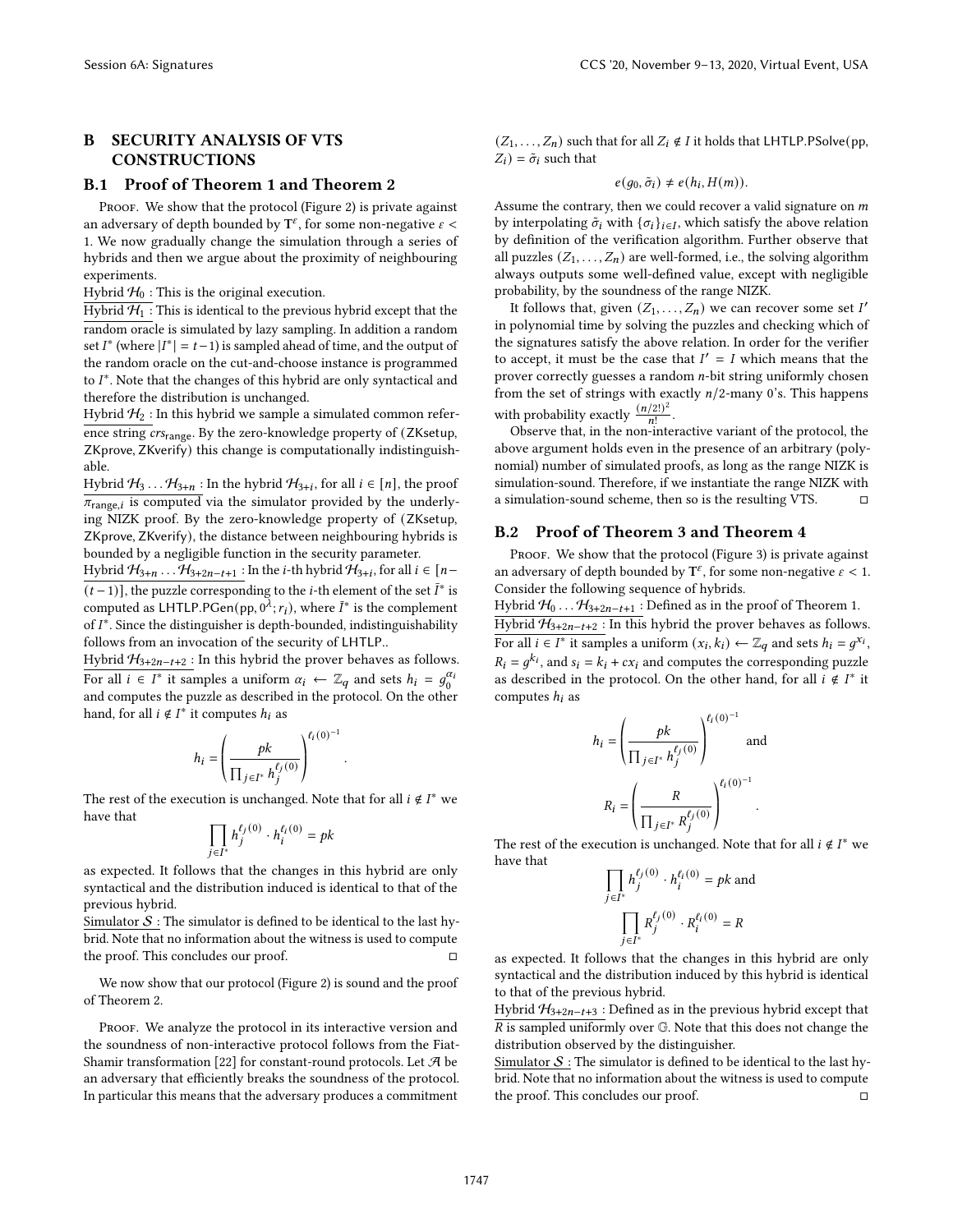We show that the protocol (Figure 3) satisfies soundness which is the proof for Theorem 4.

PROOF. As for the proof of Theorem 2 we assume that the challenge set is sampled interactively by the verifier. The soundness of the non-interactive version follows by a standard argument. Consider an adversary that can efficiently violate the soundness of the protocol. This implies that such and adversary produces a commitment  $(R, Z_1, \ldots, Z_n)$  such that for all  $Z_i \notin I$  it holds that LHTLP.PSolve(pp,  $Z_i$ ) =  $\tilde{s}_i$  where

 $g^{\tilde{s}_i} \neq R_i \cdot h_i^c$ .

Assume the contrary, then we could recover a valid signature on *m* by interpolating  $\tilde{s}_i$  with  $\{s_i\}_{i \in I}$ , which gives us a valid signature  $(R, s)$  on  $m$ , by linearity. Further observe that all puzzles  $(Z_1, \ldots, Z_n)$  are well-formed, i.e., the solving algorithm always outputs some well-defined value, except with negligible probability, by the soundness of the range NIZK.

It follows that, given  $(Z_1, \ldots, Z_n)$  we can define some set  $I'$  in polynomial time by solving the puzzles and checking which of the resulting  $\tilde{s}_i$  satisfy the above relation. In order for the verifier to accept, it must be the case that  $I' = I$  which means that the prover correctly guesses a random  $n$ -bit string uniformly chosen from the set of strings with exactly  $n/2$ -many 0's. This happens with probability exactly  $\frac{(n/2!)^2}{n!}$  $\frac{1}{n!}$ .

As discussed in the proof of Theorem 2, the non-interactive variant of the protocol can be shown to be simulation sound with the same argument, assuming a simulation-sound range NIZK.  $\square$ 

#### B.3 Proof of Theorem 5 and Theorem 6

PROOF. We show that the protocol (Figure 4) is private against an adversary of depth bounded by  $T^{\varepsilon}$ , for some non-negative  $\varepsilon < 1$ . We do this by defining a series of hybrids.

Hybrid  $\mathcal{H}_0 \dots \mathcal{H}_{3+2n-t+1}$  : Defined as in the proof of Theorem 1. Hybrid  $H_{3+2n-t+2}$ : In this hybrid the prover does the following. For all  $i \in I^*$  it samples a uniform  $s_i \leftarrow \mathbb{Z}_q$  and sets  $R_i = B^{s_i} = (g^c \cdot h^r)^{s_i}$ and computes the corresponding puzzle as described in the protocol. On the other hand, for all  $i \notin I^*$  it computes  $R_i$  as

$$
R_i = \left(\frac{R}{\prod_{j \in I^*} R_j^{\ell_j(0)}}\right)^{\ell_i(0)^{-1}}
$$

.

The rest of the execution is unchanged. Note that for all  $i \notin I^*$  we have that

$$
\prod_{j\in I^*}R_j^{\ell_j(0)}\cdot R_i^{\ell_i(0)}=R
$$

as expected. It follows that the changes in this hybrid are only syntactical and the distribution induced by this hybrid is identical to that of the previous hybrid.

Hybrid  $H_{3+2n-t+3}$ : Defined as the previous hybrid except that  $R =$  $(x, y)$  is sampled as a uniform point in the curve and r is set to x mod  $q$ . Again this change is only syntactical since  $R$  is uniformly distributed in the previous hybrid.

Simulator  $S$ : The simulator is defined to be identical to the last hybrid. Note that no information about the witness is used to compute the proof. This concludes our proof.  $□$ 

We now give the formal proof of Theorem 6.

PROOF. As discussed in the proof of Theorem 2, it suffices to show that we can correctly reconstruct a valid signature as long as at least one of the unopened puzzles contains some  $s_i$  such that

$$
R_i = (g^c \cdot h^r)^{s_i}.
$$

Let  $I$  be the set of disclosed puzzles, then we have that

$$
R_i^{ell(0)} \cdot \prod_{j \in I} R_j^{\ell_j(0)} = (g^c \cdot h^r)^{s_i \cdot \ell_i(0)} \cdot \prod_{j \in I} (g^c \cdot h^r)^{s_j \cdot \ell_j(0)}
$$

$$
R = (g^c \cdot h^r)^{s_i \cdot \ell_i(0) + \sum_{i \in I} s_j \cdot \ell_j(0)}
$$

$$
R = (g^c \cdot h^r)^{\tilde{s}}
$$

and  $x = r \mod q$ , where  $R := (x, y)$ , by definition of the verification equation. It follows that  $(r, \tilde{s})$  is a valid signature on m. Then the proof is completed by observing that a prover that commits invalid  $s_i$  on all unopened puzzles must have guessed the challenge set  $I$  ahead of time, which happens only with negligible probability.

We again stress that the non-interactive variant of the proof can be shown to be simulation-sound with the same argument, assuming an appropriate instantiation of the range NIZK.  $□$ 

## C PROOF ANALYSIS FOR RANGE PROOFS

Soundness We now establish soundness of our protocol. As usual for Fiat-Shamir protocols, we will consider soundness of the interactive protocol. Thus, fix time-lock puzzles  $Z_1, \ldots, Z_\ell$ . Since the public parameters pp are chosen honestly, each time-lock puzzle  $Z_j$ has a unique corresponding plaintext  $x_j$ , i.e. the time-lock puzzles are perfectly binding commitments.

Now assume that  $Z_1, \ldots, Z_\ell$  is a false statement, i.e. there exists an index  $j^*$  such that  $x_{j^*} \notin [-L, L]$ . We now show that the verifier rejects the statement, except with negligible probability.

Let  $t_1, \ldots, t_k$  be the verifier's challenge. We only consider a single index  $i$  and show that the verifier accepts for this index with probability at most 1/2. It follows by a standard parallel repetition argument that the verifier accepts with probability at most  $2^{-k}.$ Thus fix an index  $i$ .

Further fix all  $t_{i,j}$  for  $j \neq j^*$  for the moment. We distinguish two cases.

- (1) In this case it holds that  $y_i + \sum_{j \in [k], j \neq j^*} t_{i,j} x_j \notin [-L/2, L/2]$ . Since  $t_{i,j^*}$  is uniform in  $\{0, 1\}$ , it holds that  $Pr[t_{i,j^*} = 0] = \frac{1}{2}$ . Thus, it follows that  $Pr[y_i + \sum_{j \in [k]} t_{i,j} x_j \in [-L/2, L/2]] \leq 1/2$ .
- (2) In this case it holds that  $y_i + \sum_{j \in [k], j \neq j^*} t_{i,j} x_j \in [-L/2, L/2].$ It follows that  $y_i + x_{j^*} + \sum_{j \in [k], j \neq j^*} t_{i,j} x_j \notin [-L/2, L/2]$  as  $x_{j^*} \notin [-L, L]$ . Consequently, as  $t_{i,j^*}$  is uniform on  $\{0, 1\}$ , it holds that  $Pr[y_i + \sum_{j \in [k]} t_{i,j} x_j \in [-L/2, L/2]] \le 1/2$

Applying the law of total probability, i.e. marginalizing over all choices of  $t_{i,j}$  for  $j \neq j^*$ , Pr[Verifier accepts for index i]  $\leq 1/2$ . It follows that Pr[Verifier accepts]  $\leq 2^{-k}$ .

Zero-Knowledge We now show that the proof-system is zeroknowledge. We do this by showing that the corresponding interactive proof system is honest-verifier statistical zero-knowledge. We use the following standard lemma, proven e.g. in [5].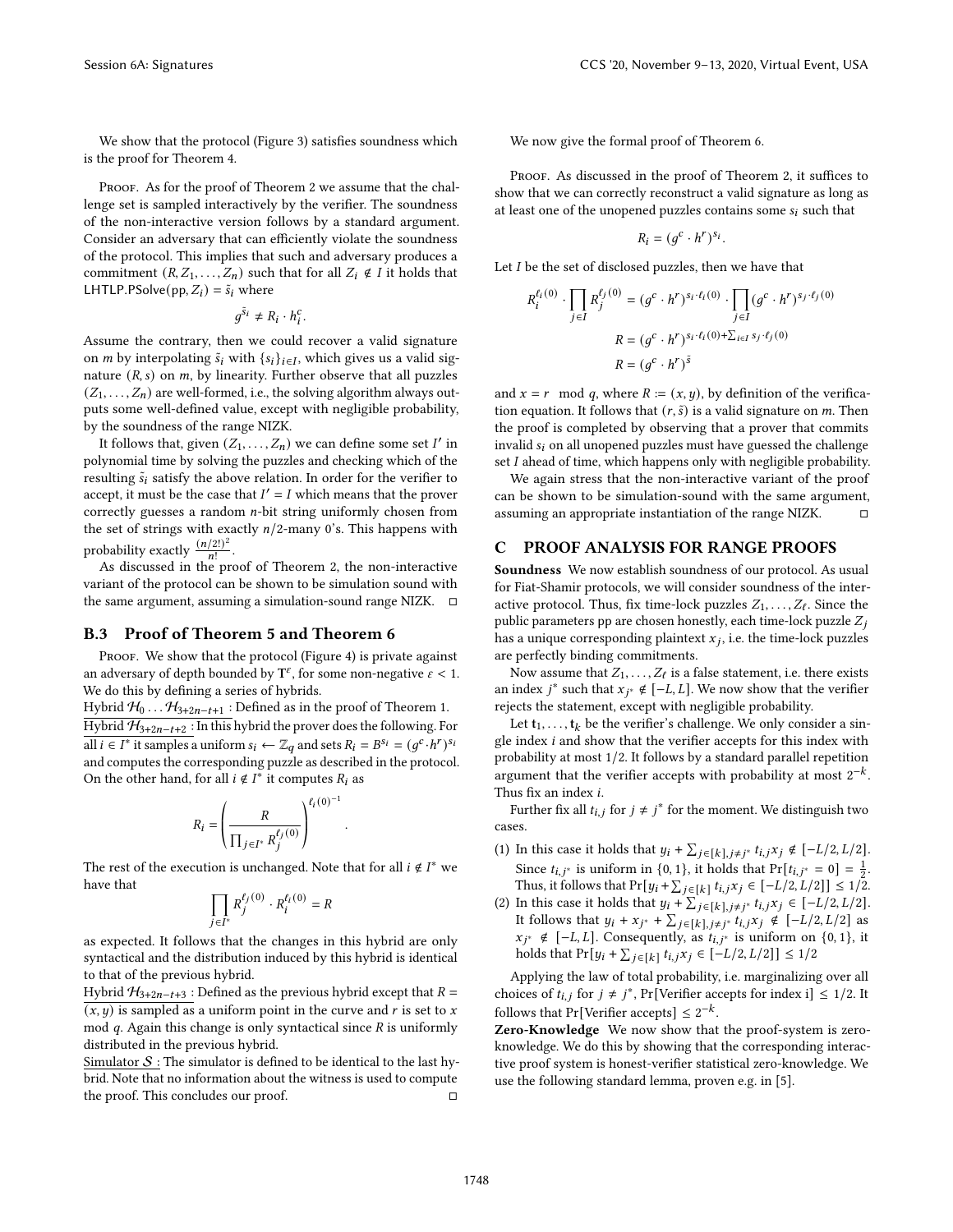LEMMA 1. Let  $U_{[-r,r]}$  be the uniform distribution on the interval  $[-r, r]$  and  $\beta \in \mathbb{Z}$ . Then the statistical distance between  $U_{[-r, r]}$  and  $U_{[-r,r]} + \beta$  is  $\beta/r$ .

Our simulator  $S$  is now given as follows.

- Input: Statement pp,  $Z_1, \ldots, Z_\ell$  and challenge  $\mathbf{t}_1, \ldots, \mathbf{t}_\ell$
- Choose  $\tilde{v}_1, \ldots, \tilde{v}_k$  ←  $[-L/2, L/2]$  and  $\tilde{w}_1, \ldots, \tilde{w}_k$  ←  $\mathbb{Z}_N$ .
- For  $i = 1, ..., k$  compute  $G_i \leftarrow \text{HTLP.PGen}(pp, \tilde{v}_i; \tilde{w}_i)$ .
- For  $i = 1, ..., k$  set  $\tilde{D}_i \leftarrow G_i \cdot \left( \prod_{j=1}^{\ell} Z_j^{t_{i,j}} \right)$ j  $\big)^{-1}.$

- Output  $\pi \leftarrow (\tilde{D}_i, \tilde{v}_i, \tilde{w}_i)_{i \in [k]}$ 

First note that the simulator  $S$  is efficient and produces an accepting proof  $\pi$  if the statement is valid. We argue that the distributions produced by the prover and the simulator  $S$  are statistically close, given that  $B/L$  is negligible. A reasonable practical choice of parameters may be  $B/L = 2^{-50}$ , i.e. *B* is 50 bits shorter than *L*.

To prove the ZK property, it is sufficient to argue that the  $(D_1, \ldots,$  $(D_k)$  produced by the prover and  $(\tilde{D}_1, \ldots, \tilde{D}_k)$  produced by the simulator are statistically close. Note that the  $(D_1, \ldots, D_k)$  are uniquely specified by  $((v_1, w_1), \ldots, (v_k, w_k))$  and the  $(\tilde{D}_1, \ldots, \tilde{D}_k)$ by  $((\tilde{v}_1, \tilde{w}_1), \ldots, (\tilde{v}_k, \tilde{w}_k)).$ 

First note that the distributions of the  $w_i$  and the  $\tilde{w}_i$  are each i.i.d uniformly random. Define the  $\tilde{y}_i$  to be the plaintexts corresponding to the time-lock puzzles  $\tilde{D}_i$  produced by the simulator  $\mathcal{S}.$  It holds for all  $i \in [k]$  that  $\tilde{y}_i = \tilde{v}_i - \sum_{j=1}^{\tilde{\ell}} t_{i,j} x_j$ , where as above the  $x_1, \ldots, x_\ell$ are the plaintexts corresponding to  $Z_1, \ldots, Z_\ell$ . By Lemma 1 and a hybrid argument it follows that  $(y_1, \ldots, y_k)$  and  $(\tilde{y}_1, \ldots, \tilde{y}_k)$  have statistical distance at most  $k \cdot \frac{B}{L/2} = 2k \cdot B/L$ , which is negligible. This also implies that  $(D_1, \ldots, D_k)$  and  $(\tilde{D}_1, \ldots, \tilde{D}_k)$  are statistically close.

We remark that since our simulator does not use a trapdoor, one can readily show that our proof-system satisfies simulationsoundness, as is typical for proof-systems constructed via the Fiat-Shamir methodology.

# D VERIFIABLE TIMED COMMITMENT

Verifiable Timed Commitments for signing keys are similar to VTS except that now the committer creates a commitment of a discrete log (signing key) instead of a signature. In the context of a signature scheme, formally, the Commit algorithm outputs a timed commitment  $C$  to a signing key corresponding to a public key and a proof  $\pi$  for the same. The definitions of privacy and soundness follow same as VTS.

THEOREM 7 (PRIVACY). Let (ZKsetup, ZKprove, ZKverify) be a NIZK for  $\mathcal{L}_{\text{range}}$  and let LHTLP. be a secure time-lock puzzle. Then the protocol as described in Figure 8 satisfies privacy in the random oracle model.

PROOF. We show that the protocol (Figure 8) is private against an adversary of depth bounded by  $T^{\varepsilon}$ , for some non-negative  $\varepsilon <$ 1. We now gradually change the simulation through a series of hybrids and then we argue about the proximity of neighbouring experiments.

Hybrid  $H_0$ : This is the original execution.

Hybrid  $H_1$  : This is identical to the previous hybrid except that the random oracle is simulated by lazy sampling. In addition a random Setup: Same as Figure 2.

Commit and Prove: On input (crs, wit) the Commit algorithm does the following.

- Parse wit := sk,  $crs$  := ( $crs<sub>range</sub>$ , pp),  $pk = h$  as the public key
- For all  $i \in [t-1]$  sample a uniform  $x_i \leftarrow \mathbb{Z}_q$  and set  $h_i := g^{x_i}$
- For all  $i \in \{t, \ldots, n\}$  compute

$$
x_i = \left(sk - \sum_{j \in [t]} x_j \cdot \ell_j(0)\right) \cdot \ell_i(0)^{-1} \text{ and } h_i = \left(\frac{pk}{\prod_{j \in [t]} h_j^{\ell_j(0)}}\right)^{\ell_i(0)^{-1}}
$$

where  $\ell_i(\cdot)$  is the *i*-th Lagrange polynomial basis.

• For  $i \in [n]$ , generate puzzles with corresponding range proofs as shown below

$$
r_i \leftarrow \{0,1\}^{\lambda}, Z_i \leftarrow \text{LHTLP.PGen}(pp, x_i; r_i)
$$

$$
\pi_{\text{range},i} \leftarrow \text{ZKprove}(cr_{\text{Range}}, (Z_i, a, b, T), (x_i, r_i))
$$

• Compute

- $I \leftarrow H' (pk, (h_1, Z_1, \pi_{range,1}), \ldots, (h_n, Z_n, \pi_{range,n}))$
- The Commit algorithm outputs  $C := (Z_1, \ldots, Z_n, T)$  and  $\pi := (\{h_i, \pi_{\text{range},i}\}_{i \in [n]}, I, \{\sigma_i, r_i\}_{i \in I})$
- Finally output  $(pk, C, \pi)$

Verification: On input (crs,  $pk$ ,  $C$ ,  $\pi$ ) the Vrfy algorithm does the following.

- Parse  $C := (Z_1, ..., Z_n, T),$  $\pi := (\{h_i, \pi_{\text{range},i}\}_{i \in [n]}, I, \{x_i, r_i\}_{i \in I})$  and  $\mathit{crs} := (\mathit{crs}_{\text{range}}, \text{pp})$
- If any of the following conditions is satisfied output 0, else return 1:
- (1) There exists some  $j \notin I$  such that  $\prod_{i \in I} h_i^{\ell_i(0)} \cdot h_j^{\ell_j(0)}$  $j^{(0)}$   $\neq$  pk
- (2) There exists some  $i \in [n]$  such that ZKverify( $crs<sub>range</sub>, (Z<sub>i</sub>, a, b, T), \pi<sub>range</sub>, i$ )  $\neq 1$
- (3) There exists some  $i \in I$  such that  $Z_i \neq \text{LHTLP-PGen}(pp, x_i; r_i)$  or  $h_i = g^{x_i}$
- (4)  $I \neq H'$   $\bigl( pk, (h_1, Z_1, \pi_{\text{range},1}), \ldots, (h_n, Z_n, \pi_{\text{range},n}) \bigr)$

Figure 8: Verifiable Timed commitments for signing keys of the form  $pk = g^{sk}$ ,  $sk \in \{0, 1\}^{\lambda}$ 

set  $I^*$  (where  $|I^*| = t - 1$ ) is sampled ahead of time, and the output of the random oracle on the cut-and-choose instance is programmed to  $I^*$ . Note that the changes of this hybrid are only syntactical and therefore the distribution is unchanged.

Hybrid  $\mathcal{H}_2$  : In this hybrid we sample a simulated common reference string crs<sub>range</sub>. By the zero-knowledge property of (ZKsetup, ZKprove, ZKverify) this change is computationally indistinguishable.

Hybrid  $H_3 \dots H_{3+n}$  : In the hybrid  $H_{3+i}$ , for all  $i \in [n]$ , the proof  $\overline{\pi_{\text{range},i}}$  is computed via the simulator provided by the underlying NIZK proof. By the zero-knowledge property of (ZKsetup, ZKprove, ZKverify), the distance between neighbouring hybrids is bounded by a negligible function in the security parameter.

Hybrid  $\mathcal{H}_{3+n}$  . . .  $\mathcal{H}_{3+2n-t+1}$  : In the *i*-th hybrid  $\mathcal{H}_{3+i}$ , for all  $i \in [n-1]$  $(t-1)$ ], the puzzle corresponding to the *i*-th element of the set  $\bar{I}^*$  is